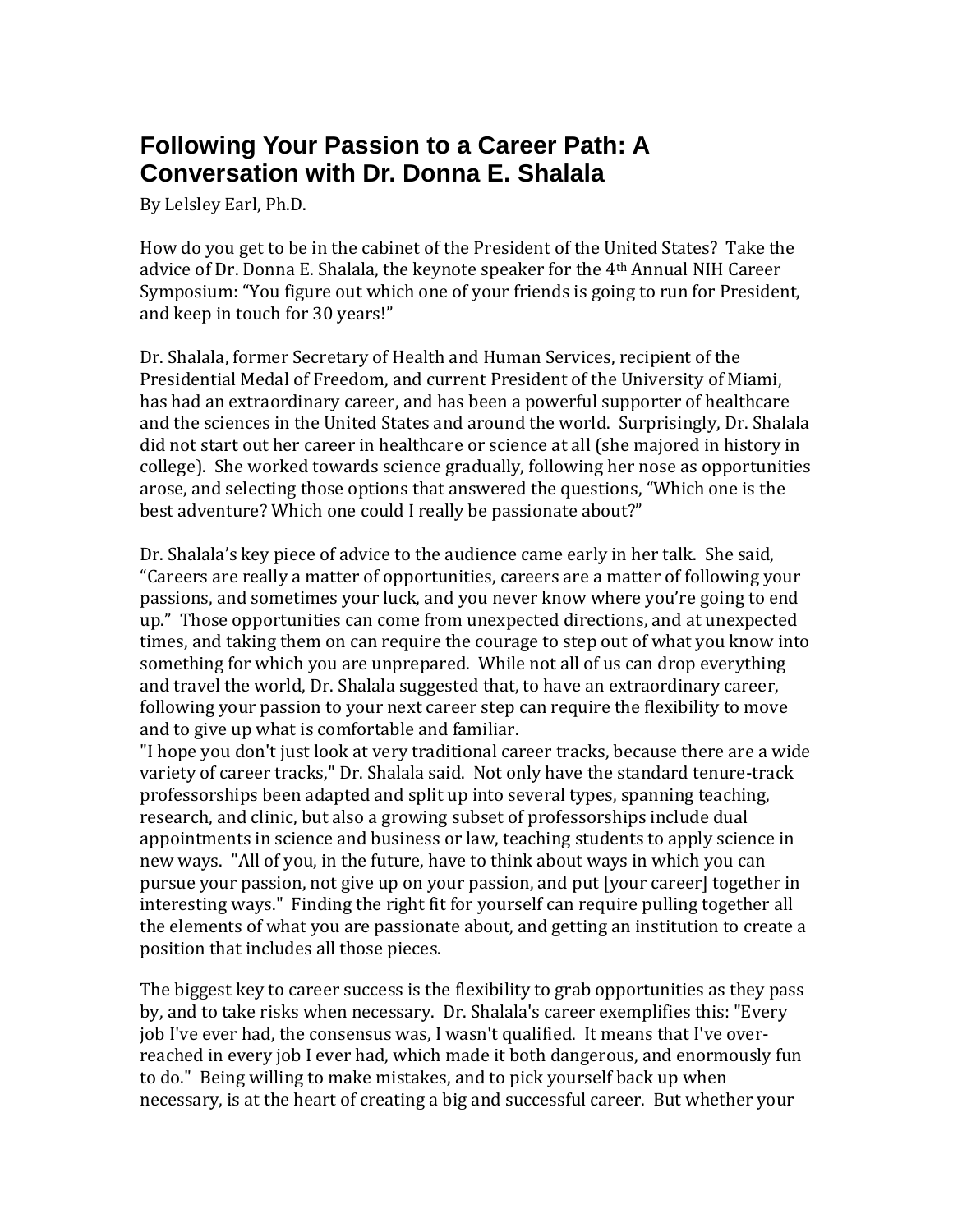dream is to be in the President's cabinet, or to just add your bit of expertise to scientific knowledge, "what [the Career Symposium] is really about is about passion, it's about you being able to fulfill your dreams," about leaping headlong into your next adventure.

Lesley Earl is an IRTA Fellow in the National Institute of Dental and Craniofacial Research. She earned her Ph.D. in Cellular and Molecular Pathology at the University of California, Los Angeles in 2009. She is currently studying the role of mucin-type O-linked glycosylation in Drosophila development.

## **Research in Industry**

Anne M. Miermont, Ph.D.

Are you passionate about science? Do you thrive in a fast-paced team-oriented work environment? Do you want work-life balance? Research in industry may be for you. Four scientists at different career stages and from different companies shared their work experiences and job-hunting advice.

Working in research in industry could involve different possible responsibilities. Some employees are technical experts working mostly at the bench, like Dr. Matthew Cheever, Scientist III at BD Diagnostics, and Dr. Christine Kiefer, Scientist I at MedImmune, who are at the beginning of their careers and took positions at the Ph.D. level. However, as you evolve in your job, you may move away from a strict research path and choose to manage people. "You don't give up science by doing so" reassured Dr. Peter Mason, head of the Microbial Molecular Biology section at Novartis, who is still involved in troubleshooting experiments. Likewise, Dr. Christopher MacLauchlin, Manager in Drug Metabolism and Pharmacokinetics at GlaxoSmithKline, oversees data and guides experiments of three bench scientists. In addition, communication is an important common responsibility. Dr. MacLauchlin writes reports and translates data into regulatory documents, and needs excellent oral communication skills to explain data to his project team. Finally, Dr. Mason "sell[s] the data" with strategically chosen words.

Research in industry is fast-paced and requires hard work, passion, and lots of energy – primarily during regular work hours! Indeed, Dr. Kiefer, who recently completed her postdoc, felt guilty at first about going home at 5pm and not working on the weekend. However, a bench scientist workday may not allow much downtime to sit and think about your research – so you may want to do that at home. Dr. Kiefer and Dr. Cheever agreed that, even though they don't decide where the research is heading, they definitely get opportunities to demonstrate their competence and creativity. Overall, all panelists felt rewarded from being part of a team, working toward a common product, or contributing to helping people.

All panelists agreed that networking is crucial to learn about positions and to advertise your expertise. When applying for a lower level position, networking is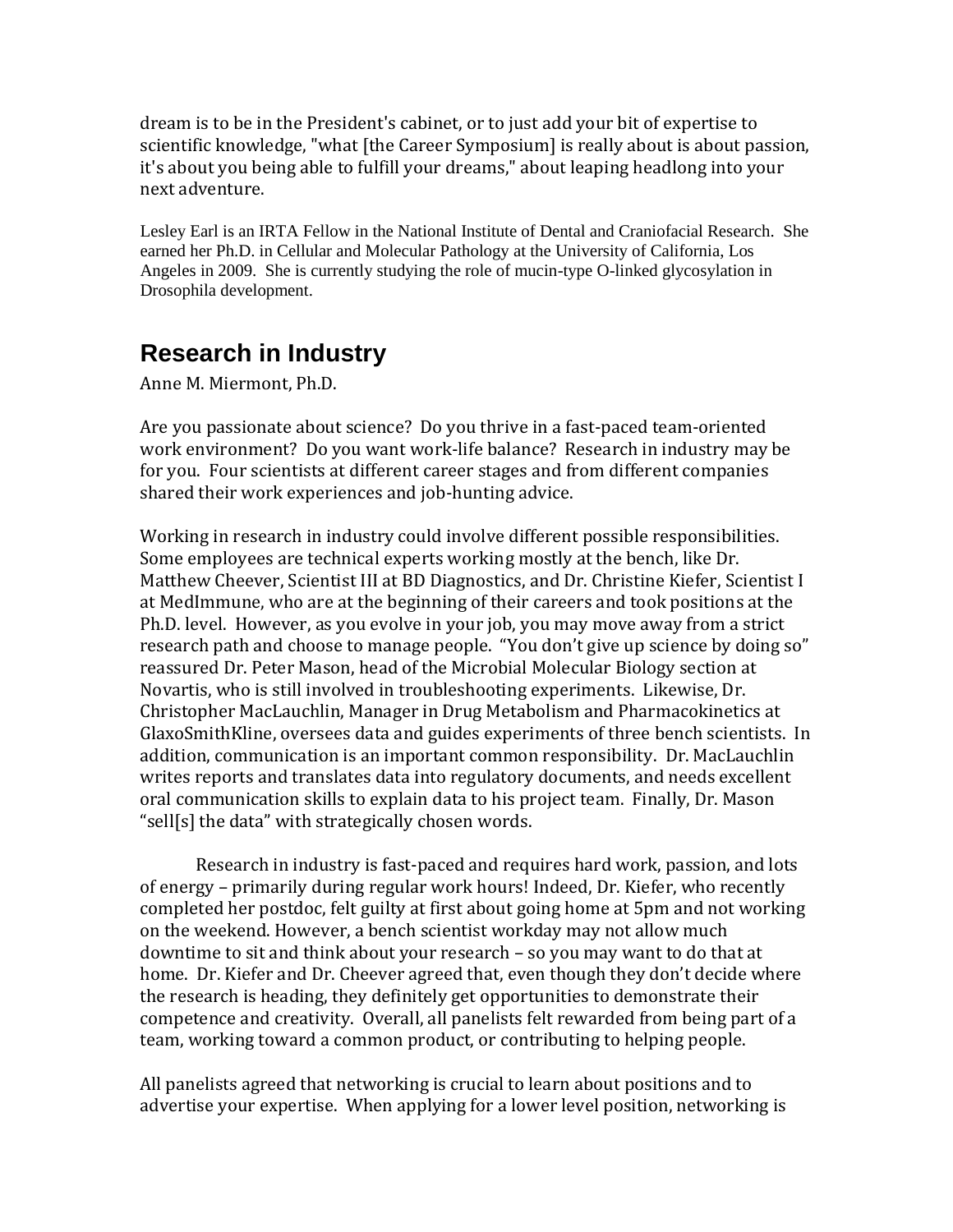also important to help you make an informed decision. Indeed, to respect everyone's best interests, companies may not hire an overqualified candidate with unrealistic expectations for responsibilities and salary, in fear that he or she will cause tension and/or high turnover. Talking to somebody at the company will help you figure out whether you are applying for the appropriate position. Postdoctoral training in industry, even if based at a university, may help you network with the right people and give you an edge to be hired at your dream industry job. To work in research in industry, no business background is needed. As for scientists from other countries, the only potentially limiting factor is the work visa quota. So, are you ready to apply? Get your LinkedIn and Twitter accounts going, and start looking for a position at least one year beforehand. Also, realize that it can take a few months between applying and being hired. Once hired, Dr. Kiefer advised to actively network within the organization to better understand and meet its objectives.

"Show your passion first, demonstrate your expertise, be persistent, and everything [job, money] will follow," recommended Dr. MacLauchlin. When asked whether it is a good time now to get into industry, Dr. Mason replied that it is certainly not the easiest, but getting grants in academia is not easy either. Altogether, to land a research job in industry, remain positive, keep up with science, and start networking!

Anne M. Miermont is a CRTA Postdoctoral Fellow at the National Cancer Institute. Her current research interest in preclinical drug development is to improve MAPK pathway-targeted therapies for pancreatic cancer. She is the recipient of the Sallie Rosen Kaplan Postdoctoral Fellowship for Women Scientists in Cancer Research.

## **Research Careers (non-Industry)**

Janice Elaine Y. Silverman, Ph.D.

"When I grow up, I want to be a scientist!"

How many of us were presidents of science clubs at least once growing up? How many of us have dreamt of the Nobel Prize ever since we received chemistry sets in grade school or touched a beaker for the first time? But somewhere along the way in graduate school or during our postdoc, some of us realized that while we love doing science, we did not necessarily want to pursue the ivory tower. Thankfully, the Non-Industry Research Careers panel showed us that there are research opportunities in government, non-profit organizations, and academia that do not require one to be on a tenure track.

When it comes to funding mechanisms, the panelists agreed that non-tenure track research positions are not that different from those on tenure track. Funding can come from government, state, private sources, or even elsewhere. For instance, Dr.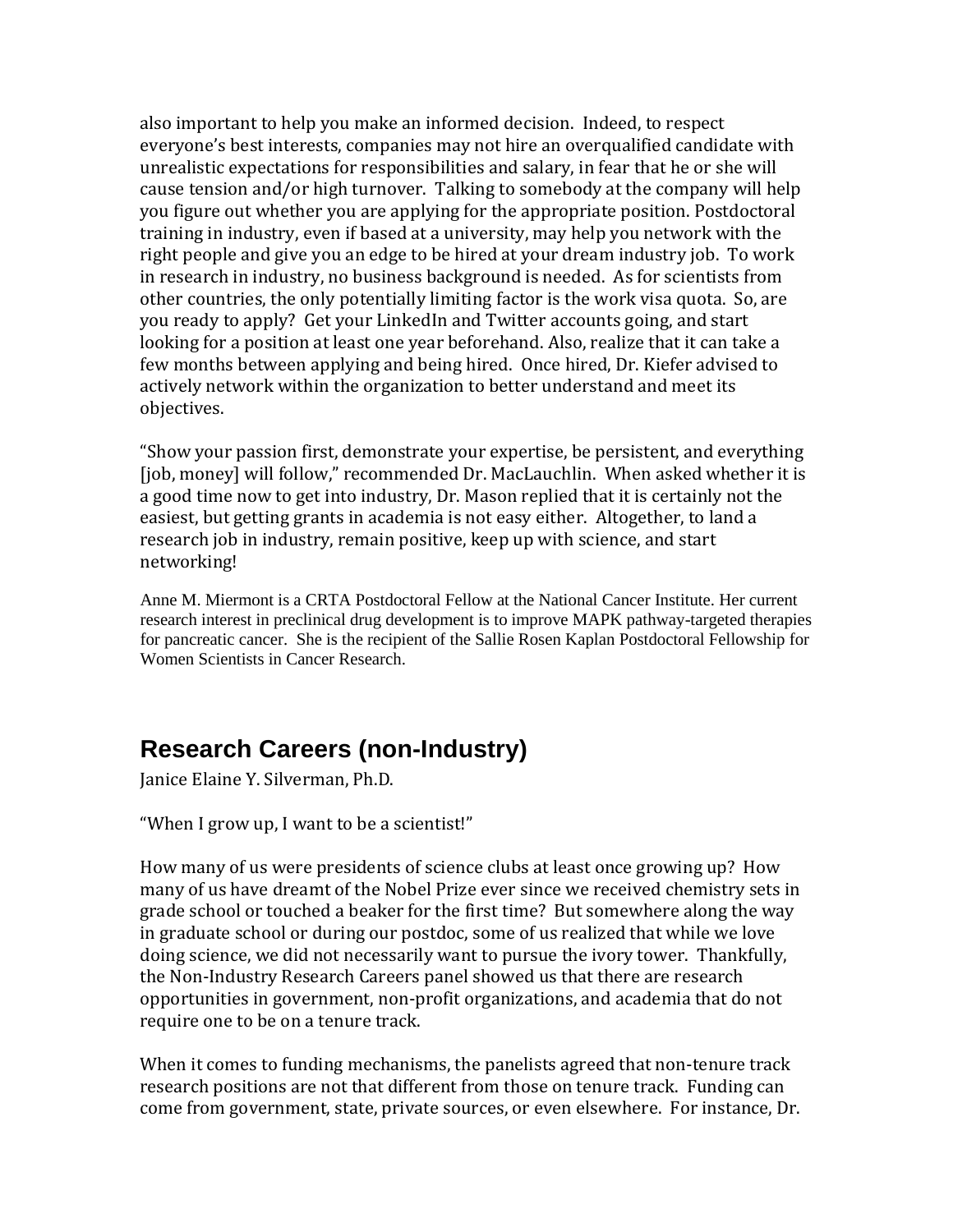Matthew Champion, Research Assistant Professor and Director of the Mass Spectrometry and Proteomics Facility at the University of Notre Dame, said that his core facility funds its own research.

While one might think that publishing is not important in a non-tenure track position, this is not so, according to Dr. Brian Bird, Veterinary Medical Officer at the Centers for Disease Control (CDC) and Prevention. "If you're not publishing, you're not doing your job." Dr. Cesar Boggiano of the International AIDS Vaccine Initiative agreed, saying that papers are useful in showing advancement of your work to peers and philanthropists of non-profit organizations. Dr. Laura Gilliam-Ross, Supervisor of the Public Health Microbiology and Serology at the Colorado Department of Public Health and Environment, stressed that while her position does not require publications, they are important for personal growth.

One of the main concerns of the attendees was work-life balance. There was an expectation that while academic tenure translated to academic freedom and ensured job longevity, a non-tenure track position would allow for freedom to do things outside of research and to easily move on to different opportunities. In this regard, the answers of the panelists reflected the diversity of their jobs. As a nontenured junior faculty at Howard University, Dr. Tamaro Hudson stated that there is still pressure associated with his non-tenure post. However, the pressure mostly comes from himself, since he mentors his own laboratory, and from additional administrative responsibilities outside of research. Dr. Hudson conceded that the teaching load is more lenient for non-tenure compared to tenure positions. Similarly, Dr. Boggiano said his organization's written work hours of 35 hours per week does not reflect his actual longer work hours, but that he tries to take personal time on weekends. On the other hand, Dr. Gilliam-Ross said that working in public health for the State Department allows her to maintain a nine-to-five schedule. For Dr. Champion, working at a core facility was better than the hours in industry, which allows him to work remotely, but still is much like that in academia. At the CDC, Dr. Bird said that the day "is what you make of it." Since research at the CDC is international, he travels from six weeks to three months at a time during outbreaks.

Finally, when asked where the best research programs are, the panelists agreed that there is a culture to each individual company and it is important to find your fit at the workplace you choose. Dr. Bird summed it best: "The most productive places are places where people find fun; it doesn't have to be measured in stack of papers. You can find satisfaction in a cheap passion for viruses."

Janice Elaine Y. Silverman earned her doctorate in Chemistry at University of Florida, after which she spent 2.5 years researching virology as a Postdoctoral Fellow at the University of Pennsylvania. She is currently a Research Fellow at the National Institute of Diabetes and Digestive and Kidney Diseases investigating the mechanism of HCV entry by developing a novel fluorescent imaging technique.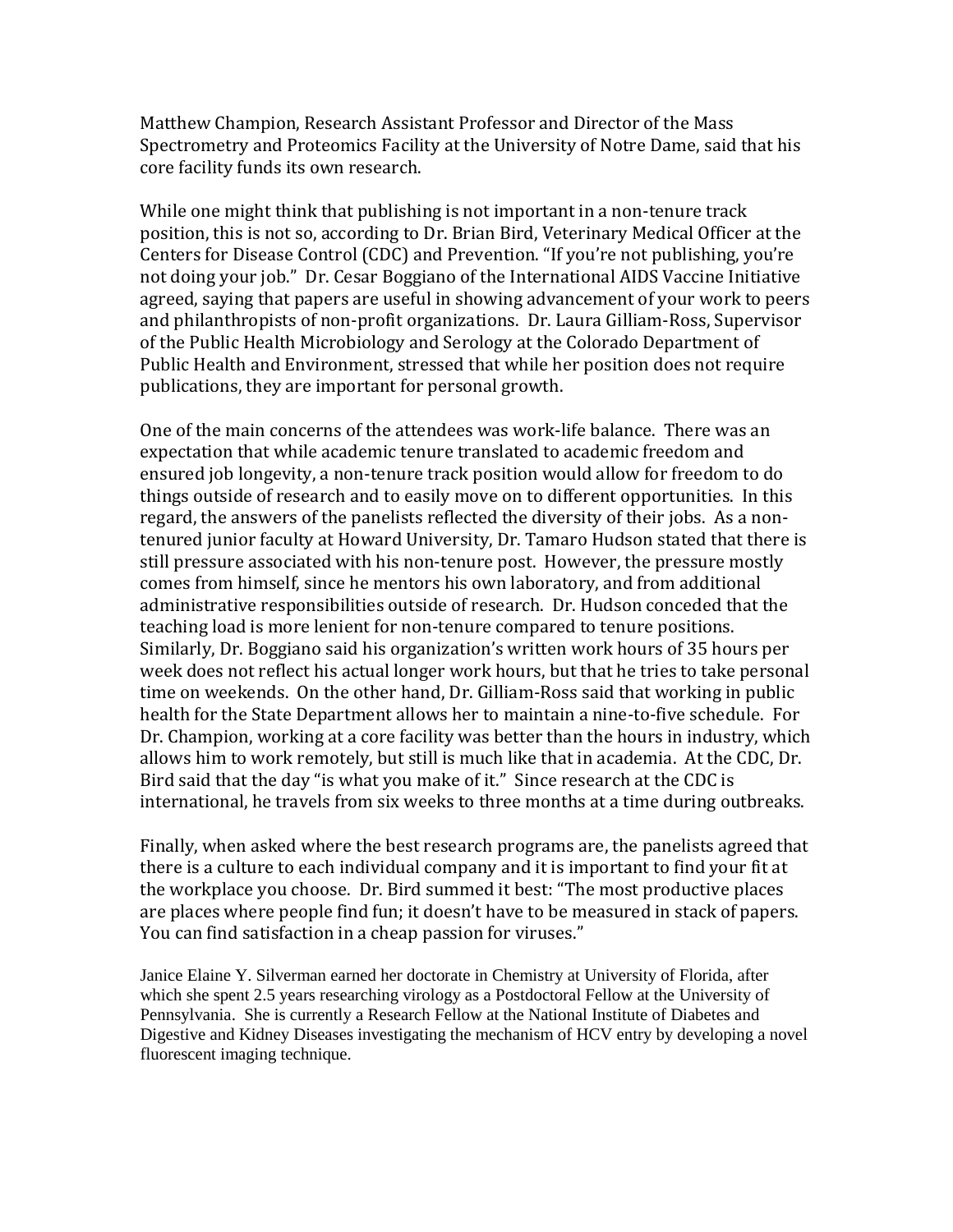## **Faculty Careers in Research-Intensive Schools**

By Payal Ray, Ph.D.

Fancy yourself as a small business owner? Like to see your ideas and concepts come to fruition and want to be a part of the process at every step? If yes, then you should direct your own lab at a research-intensive school – advises Dr. Paul Brett, University of South Alabama.

The panelists for this round of career discussion were a mix of junior and senior faculty members from institutes across the nation who offered a glimpse into the life of a PI at research-oriented schools. The panelists gave advice on a wide range of issues, including attaining a faculty position, writing your first RO1 grant, and handling various duties as a junior faculty member.

The most important advice that came from the panelists was to network. Why? Because not all jobs are advertised. Discussing your work with a faculty member at a conference might lead to an interview call even before the job is advertised. Dr. Peter Hitchcock, University of Michigan Medical School, got his first job by networking. Similarly, Dr. Cristina de Guzman Strong, Washington University School of Medicine, tapped into her network to build a team of senior mentors whose knowledge and advice would be helpful when applying for tenure.

So, how can fellows prepare themselves to get that perfect academic position? Begin by focusing on your research because a strong publication record is an important criterion for search committees. However, the strength of publication lies in quality (i.e. journal impact factor) rather than quantity. "But equally important as publication record is evidence of funding", emphasized Dr. Jayne Raper, New York University School of Medicine. Fellows can get a funding jumpstart by applying for the NIH Pathway to Independence Award (K99/R00). Letters of recommendation are also important, so do not hesitate to ask your mentors for the absolute best recommendation letter. Another trick to increase your chances of getting an interview is to apply to a school where your research interest fits with the departmental goals. For the interview, prepare a clear and strong research seminar, as it is important to convince the search committee of your ability to do the proposed research. Be aware that not everyone in the audience will be an expert in your field, so the presentation should be general and not too focused.

The panelists had helpful advice on how to make a successful transition after you get a faculty position. First, negotiate for less administrative and teaching duties, get some 'protected time' when you can set up your lab, and generate data and start writing your RO1. Second, it is important to hit the ground running when you start a new lab, so get an early start gathering data and writing a grant. Take advantage of the grant office and the resources offered by universities. Also, identify secondary sources of funding such as foundation and society grants, like the American Heart Association. Write a grant as a co-PI and use a multidisciplinary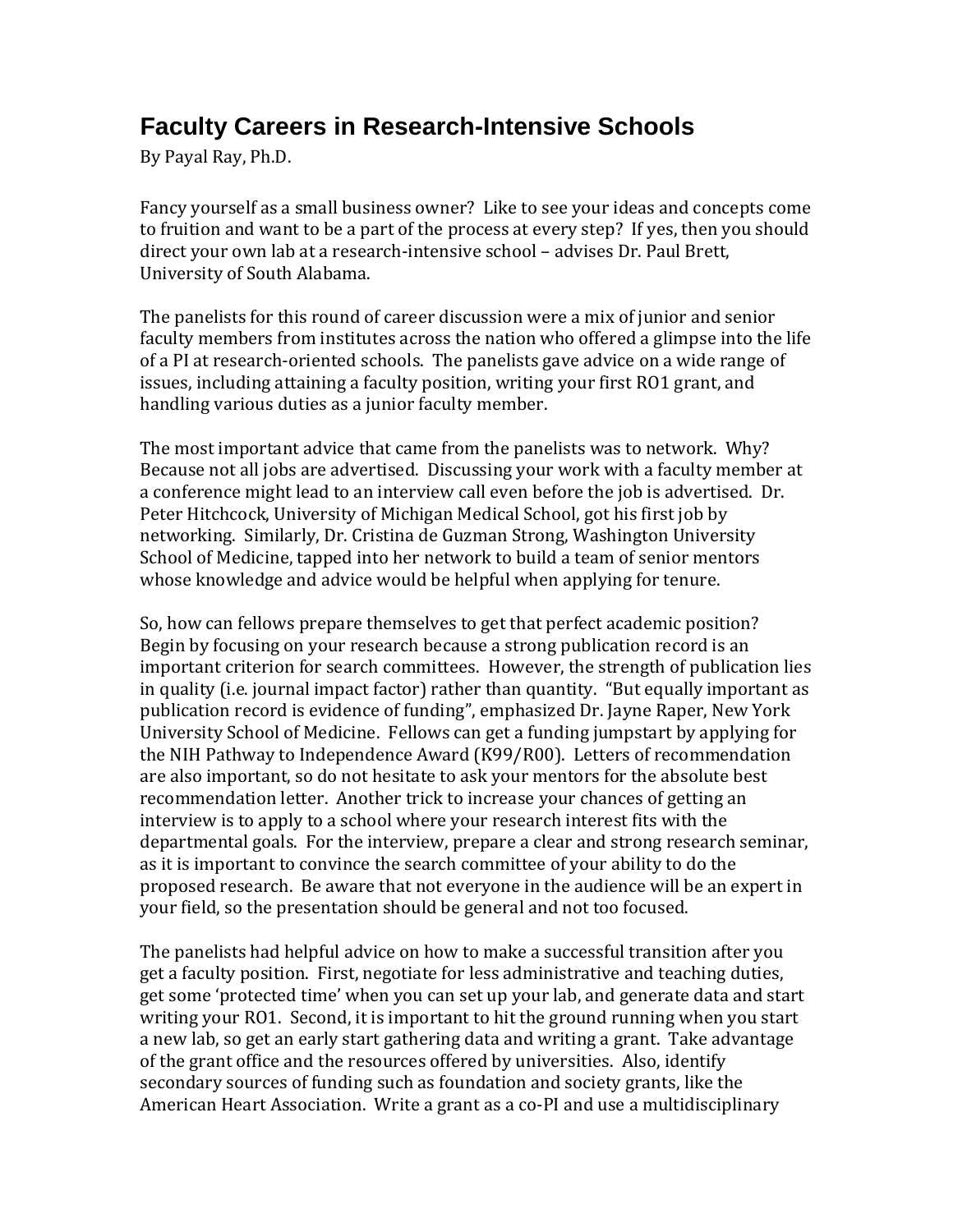approach, or get on a training grant. Once settled in the lab, increase your visibility on campus by attending events such as poster sessions, and giving guest lectures to graduate students to familiarize them with your work. Remember to pick and choose your administrative duties. Even though serving on a review panel takes up time, it allows you to build your network, which can pave a smoother way for your next paper or grant.

The panel concluded by saying that even though running your own lab is a very rewarding experience, it can be easy to get carried away and lose the work–life balance. So make sure to enjoy some time outside the lab as well.

Payal Ray is a Postdoctoral Fellow at Eunice Kennedy Shriver National Institute of Child Health and Human Development who obtained her Ph.D. from Northwestern University, Chicago. She is currently studying epigenetic regulation of gene expression using Drosophila as a model system.

# **Careers in Science Policy**

By Marina Kozak, Ph.D.

Many 'non-bench' scientific careers attract those who have a passion for thinking and communicating science to the public. What is unique about policy careers is the ability to not simply communicate but also influence how science is performed and then applied. Of course, communicating ideas clearly and succinctly is a major asset, but those ideas do not just stop there. They may be used to influence budget issues that relay into grant funding for basic research, or informing policy directly through congressional interactions to influence control over drug development, disease prevention, or regulation of research and development. Policy makers are "helping to get science used." That is the central dogma of this field, according to Dr. Gayarthi J. Dowling, Acting Chief of the Science Policy Branch in the Office of Science Policy and Communications at the National Institute of Drug Abuse.

The panelists in this session provided great insight into the makings of a career in policy from a variety of unique perspectives. Dr. Peter Mason, the Head of Microbial Molecular Biology at Novartis Vaccines and Diagnostics, began his career as a Professor of Pathology developing new vaccines. He continued vaccine development at the USDA and now oversees all viral molecular biology research at Novartis. His influence over policy ranges from swaying vaccine development funding in response to global changes, such as the swine flu outbreak, to helping influence and interpret vaccine policies. Dr. Derek T. Scholes is a Government Affairs Manager in the American Heart Association (AHA) advocacy office, and started out as a science policy fellow with the Health Policy Office after completing his postdoc. Today he advocates on behalf of the AHA for policies that will lead to lower heart and stroke incidence.

Dr. Franca R. Jones is a Senior Policy Analyst for Chemical and Biological Countermeasures in the Office of Science and Technology Policy (OSTP). After completing her postdoc, she went on to serve in the US Navy, becoming involved in a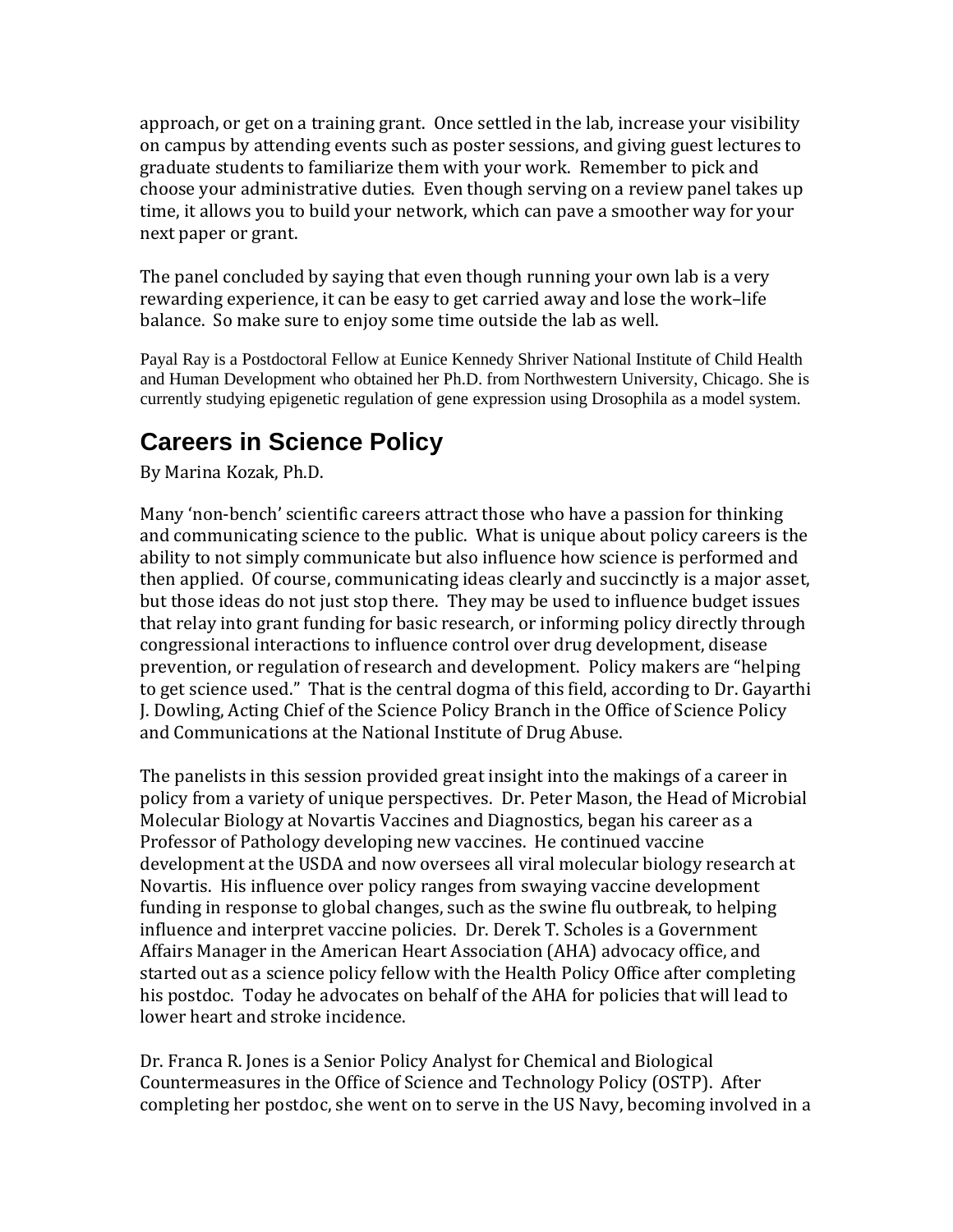variety of assignments focusing on biological security before heading to OSTP, where she coordinates research and development, and reviews policies that may affect grant funding and education. Dr. Dowling began by managing grants for the National Institute of Neurological Disorders and Stroke. She now educates anyone from the general public to various members of federal agencies about drug abuse and addiction. Not every panelist completed a postdoc. Dr. Dowling pointed out many pursuing policy careers have limited postdoc experience. For example, Dr. Cherise P. Scott, a Scientific Liaison to the Stop Tuberculosis (TB) Partnership Working Group, went on to get her M.P.H. degree after her Ph.D., and now participates in coordinating TB drug development.

Policy fellowships often provide a stepping stone and exposure to a variety of topics, though many take different paths to the policy world and do not pursue fellowships. Internships can provide an alternative route and are readily available with professional groups, non-profit organizations, or congressional offices. Dr. Scholes pointed out that many events on Capitol Hill are open to the public and provide an easy setting for networking. Policy makers will often look for these types of outside experiences that illustrate broad thinking and are not limited by the thesis of research projects.

Scientists are in a unique position to influence the course of research. Policymaking offers an opportunity to merge many perspectives and coordinate agencies that will influence that course.

Marina Kozak is a Postdoctoral Fellow in the laboratory of Dr. Andre Nussenzweig in the National Cancer Institute. Her research focuses on understanding the molecular pathways of genes involved in DNA repair. She received her Ph.D. from the University of Pennsylvania where she studied the interrelationship of epigenetics, telomeres, and aging.

## **Bridging the Gap: Careers in Scientific Communications**

By Allison Bierly, Ph.D.

Are you the lab member everyone comes to when they need help with their manuscripts? Do you like presenting your research more than you liked actually doing it? Were you that rarest of all grad students who, upon opening the blank document on which your dissertation would take shape, said to yourself, "Now for the fun part!"

If you answered yes to any of these questions, a career in science communications might be for you. When we hear about science communications, we often think of science journalists, or prominent researchers who have authored books. However, the panelists at the NIH Career Symposium represented a much broader range of experiences.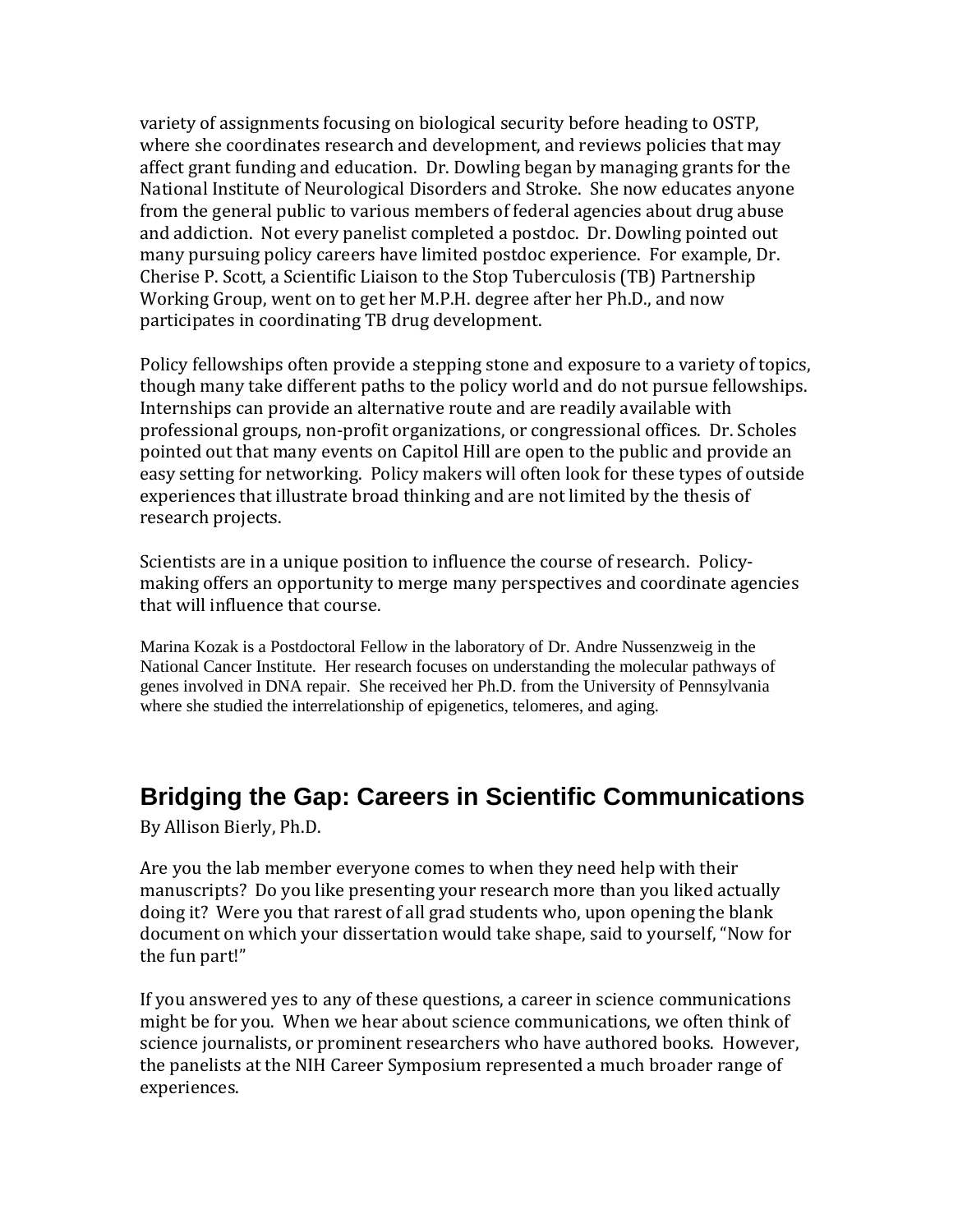Dr. Zina Johnson, a Medical Science Liaison at Inspire Pharmaceuticals, spans the communication gulf between industry and the doctors and patients they serve. At the other end of the spectrum, Dr. Victoria Aranda works as an Associate Editor for *Nature*, analyzing manuscripts and coordinating the review process. Dr. Larry Miller handles annual reports, media and more as the Director of Communications for the International Partnership for Microbicides. Dr. Cheryl Kassed previously worked as a Senior Research Leader at Thompson-Reuters and the Senior Science Writer for the Director of the National Institute of Drug Abuse. She is now the Chief of Scientific Operations for Health Analytics, LLC. Dr. Alisa Schaefer works as an Advisor for Global Outreach at the National Center for Research Resources, where she meets with foreign delegations and prepares briefings and policy papers.

The panelists showed great enthusiasm for their careers while candidly discussing the challenges. Dr. Aranda said she "was worried that I'd fall into a routine, but that's never the case; every day is different." On the flip side, she said, the pace of her job is tough, and she carries a lot of responsibility. Dr. Schaefer recalled being asked to sum up a scientific study in two sentences for policymakers, emphasizing the need for brevity and clarity in government communications. However, she added that working in the administrative side of government also meant less stress and shorter hours than labwork. Dr. Miller spoke of his passion for his work, saying, "What I really love is to translate science and industry issues into English for people."

To those wishing to trade in the pipet for the pen, the panelists had sound advice. Dr. Johnson stressed the importance of knowing your audience's needs, and advised fellows to "diversify yourself" in order to stand out. Dr. Miller encouraged fellows to "take every opportunity to grab something you can write" to show employers that you have the skills necessary to transition into this field. Dr. Kassed added that writing letters to the editor and white papers for causes you believe in could also provide pieces for your portfolio, but cautioned fellows to "be very careful and cognizant of your online presence; these short pieces need to be as close to perfect as you can get." The panelists suggested several ways to gain experience, including master's programs and the AAAS Mass Media and Policy fellowships. They also suggested volunteering for NIH communications offices or businesses that cover science news, such as NPR, the Discovery Channel, and local TV affiliates.

As the panelists revealed, crafting a career in science communications takes creativity, dedication, and a sincere passion for making science accessible to the non-scientific world. For those who take the plunge, however, the rewards are well worth the journey. If you think this is the path for you, don't wait. Volunteer, join a newsletter, or start scouting for internships. For aspiring science communicators, there's no time like the present to start doing the work you love.

Ali Bierly is a Postdoctoral Fellow in the Cancer and Inflammation Program at NCI-Frederick. She resides in Mount Airy, MD, and loves science writing, immunology, and distance running.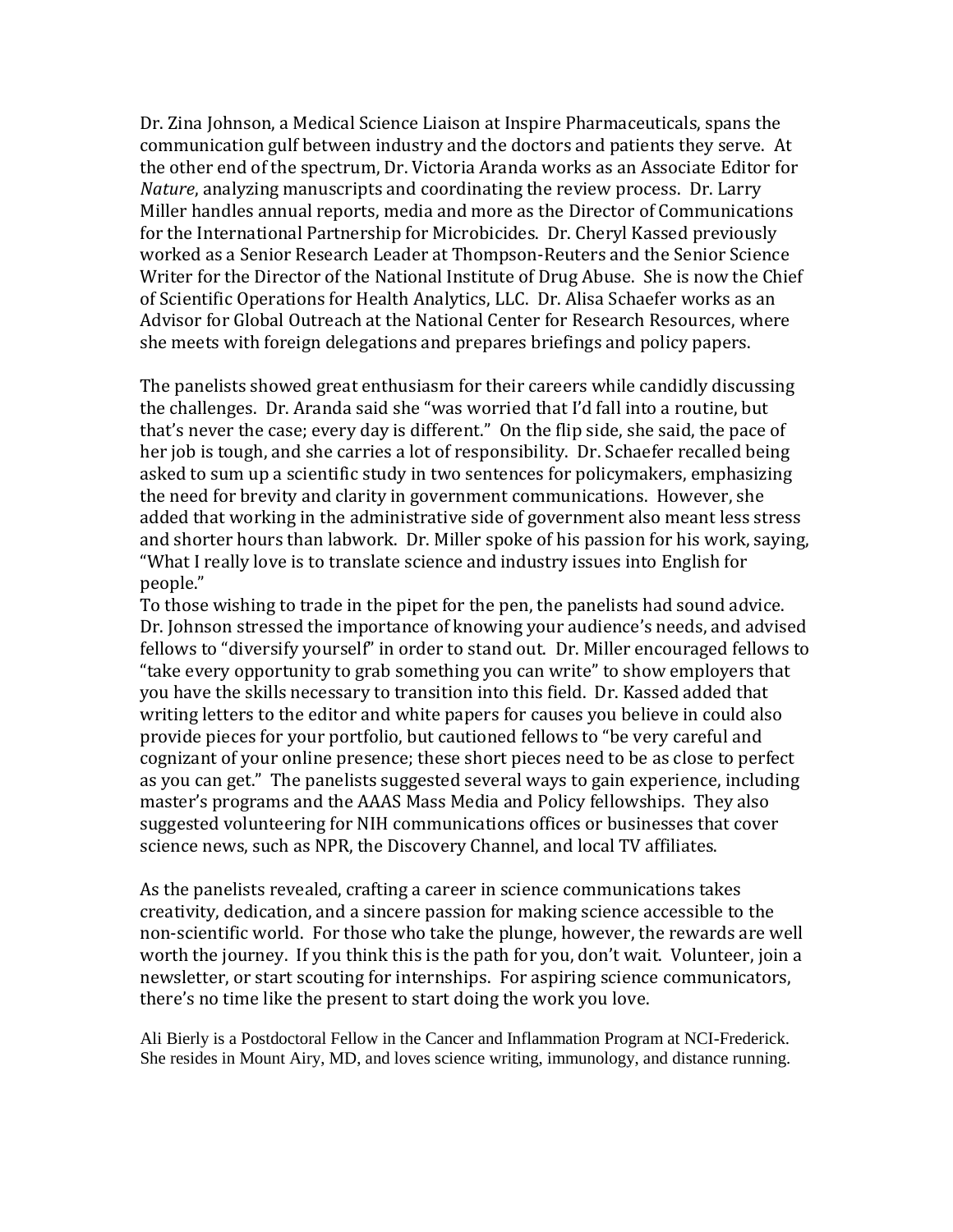## **Career Opportunities in Nonprofit Organizations**

By Smita Chandran, Ph.D.

An unequivocal cause drives a nonprofit organization, and being a part of this common cause can be professionally rewarding while allowing a sense of unity and personal satisfaction.

Five established panelists with varied careers in the nonprofit sector offered their unique perspective to an audience of fellows looking to venture into their world. Dr. Debra Speert, Publication Information Manager at the Society for Neurosciences, supervises the accuracy of scientific communication being disseminated to a wide variety of audience, from the media to the general public. Dr. Albert Hwa, Scientific Program Manager at the Juvenile Diabetes Research Foundation (JDRF), is involved in planning research initiatives, patient advocacy, fund-raising, and increasing public awareness about juvenile diabetes. Dr. Nicole Kresge, editor of the American Society for Biochemistry and Molecular Biology's monthly news magazine, ASBMB Today, oversees production of the magazine and is involved in every step of its process, from generating article ideas and hiring writers to editing content and issue design. Dr. Ami Shah Brown, Director of Vaccine Operations at the Sabin Vaccine Institute, directs operations, manages budgets, timelines and regulatory affairs associated with vaccine development. Dr. Sharmila Banerjee-Basu is President and Chief Scientific Officer at Mindspec, Inc., an organization that employs an integrative biology/bioinformatics approach to provide a modular database that can help further our understanding of molecular pathways underlying neurodevelopmental disorders.

So what does a typical working day in a nonprofit organization look like? A common theme that emerged from all the panelists was the lack of a highly structured daily schedule. Like Dr. Brown said, "one needs to be flexible and be able to wear many different hats on any given day." So a position in a nonprofit organization faces a fairly broad set of daily responsibilities that come with its unforeseen challenges, but presents an opportunity to gain experience early on in a diverse arena.

But how does one prepare for a career in a nonprofit organization? Dr. Kresge advised first determining a career goal and then laying down the groundwork for it. For instance, a cogent piece of advice for someone interested in science writing would be to begin building a portfolio of writing samples by seeking out volunteer writing gigs. That's good advice but how does a Ph.D. make that crucial first step into a nonprofit organization? Dr. Speert assured that soft skills like leadership, training, and managing personnel are transferable, and advised tailoring a CV to emphasize those skills from unique personal experiences drawn from our scientific careers. Dr. Basu and Dr. Brown highlighted that the mindset in a nonprofit organization is different. Advancing the cause of the organization, being a team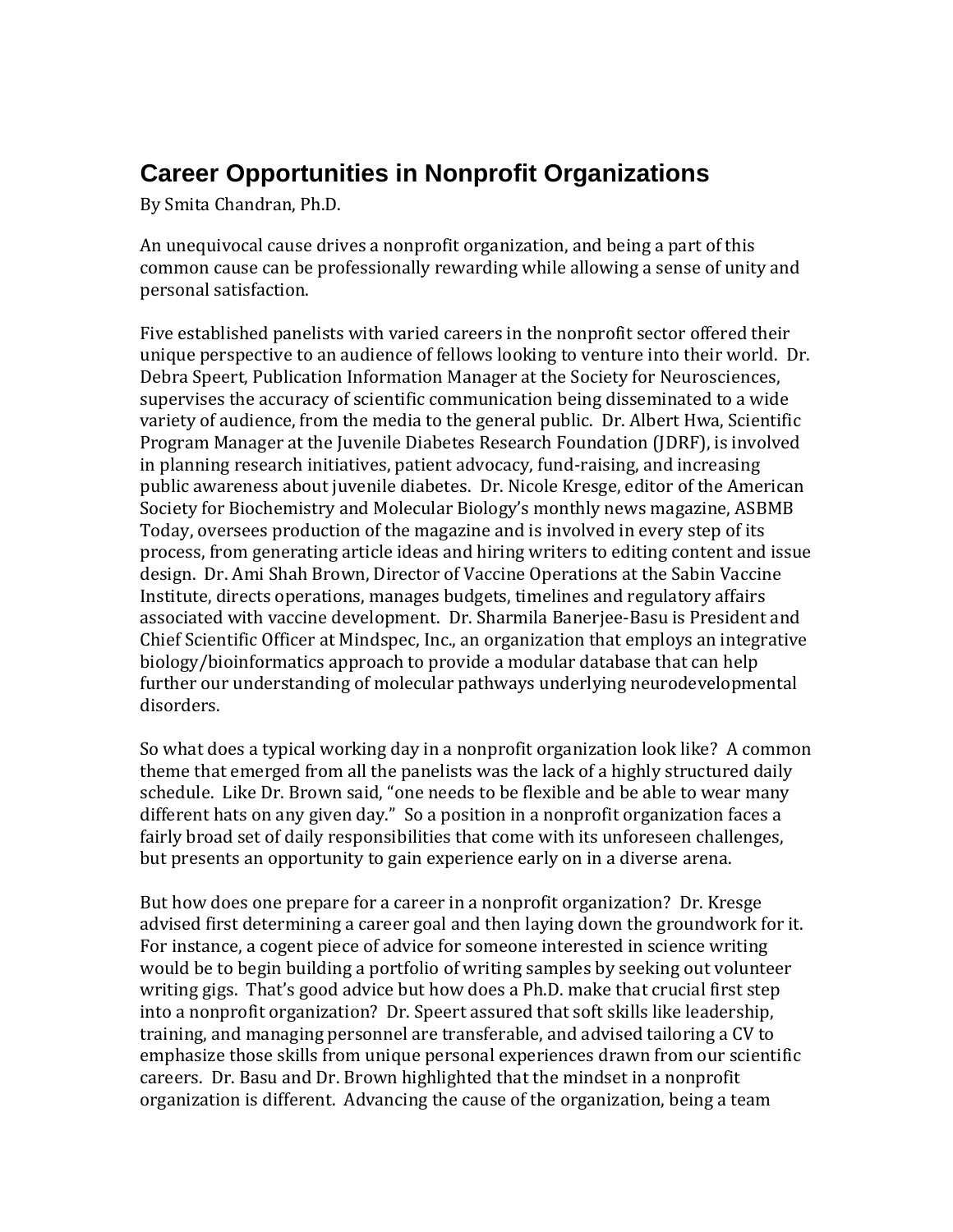player and delivering a project well take precedence over personal goals like getting a first author publication.

Websites such as www.idealist.org, www.philanthropy.com, and www.naturejobs.com are good places to learn about positions in the nonprofit sector. However, the importance of networking was brought into sharp focus by Dr. Brown who noted that every job she has ever held had been through a network contact. The panelists unanimously agreed on the importance of networking and suggested maintaining collaborations and connections, using tools like LinkedIn and volunteering at interested organizations. Dr. Hwa also advised on seeking informational interviews to really understand the organization and the position.

The chance of being part of a larger common goal combined with the opportunity of gaining multi-dimensional experience across a breadth of responsibilities might appeal to the wide range of skills and strengths of a bench-trained scientist, making a career in the nonprofit sector certainly one worth considering.

Smita Chandran is a Visiting Fellow at the Vaccine Research Center. She received her Ph.D. from the University of Maryland at Baltimore.

#### **Federal Careers: Non-Research Positions for Ph.D.**

By Jacquelyn Cole, Ph.D.

When her husband asked why she just did not get another job, panelist Dr. Shayla West-Barnette, initially replied: "I can't do that. I can't leave research. I've invested all of this time, all of this effort into getting this Ph.D." However, she quickly realized that the skills she had accumulated during her education – organization, presentation, writing, and working with others – could carry over into other fields, and that she would not be wasting her experience in research by changing careers.

Representatives from five federal agencies, including the National Center for Health Statistics, SAIC (Science Applications International Corporation), the Department of the Army, the United States Patent and Trademark Office, and the FDA offered an overview of non-research career options for Ph.D.s. No panelist could pin-point a specific "day in the life" scenario, as each schedule depends greatly on the time of the fiscal year, as well as the project. They all tailored their positions to their own needs. Many discovered after being hired that they needed to acquire additional skills to succeed at their jobs. While they are all encouraged to continue publishing in their current positions, some continue to do research, whereas others are fully engrossed in their non-research workload.

They all stressed the importance of having good writing skills – in this respect, your publication record is valuable even when you're away from the bench. The panelists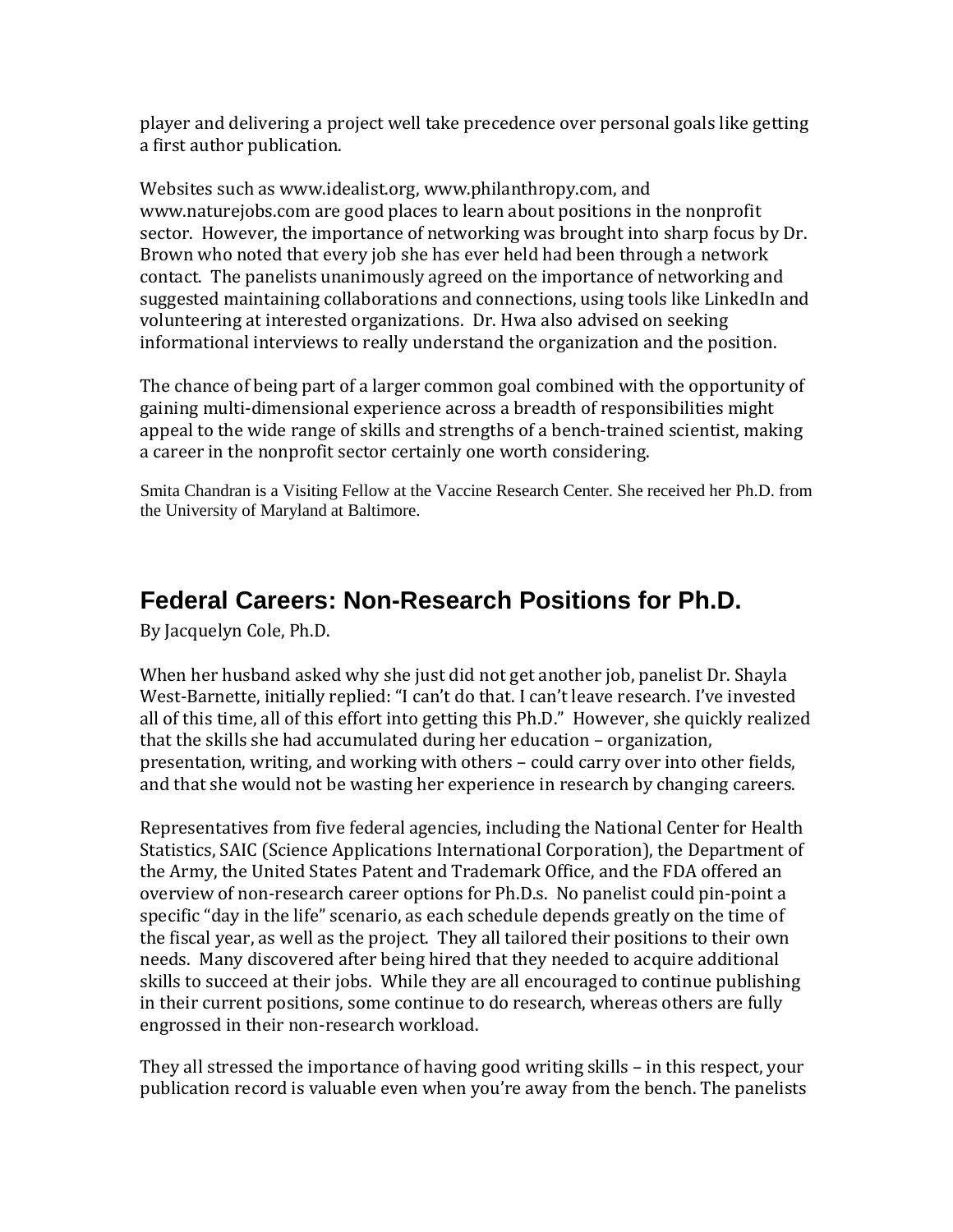cautioned that the hiring process is always evolving and even now, it is different than when many of them applied for their positions just a few years ago. Almost all federal jobs now go through Human Resources, so having a strong résumé is vital. The panelists agreed there is a need for precise use of keywords in both the searches you perform as well as within your résumé. After you clear the HR portion of the process, your résumé needs to be sufficiently descriptive so that the hiring official reviewing it can quickly assess your qualifications. Look for parallels in the advertised job listing and in what you are doing in your research lab, such as mentoring students if applying for a management position, and emphasize them in your résumé. If you are thinking that those grades from graduate school or beyond will be ignored, think again. Many positions require transcripts from your schools, as well as a cover letter, letters of recommendation, and/or proof of current employment. Most positions within the federal government will require citizenship, though there are some options for non-citizens, such as interning. All panelists advised that you read the requirements carefully before applying.

Several key points were emphasized during the panel discussion. For example, work tends to be fast-paced, so procrastination is simply not tolerated in most of these career choices. Also, these jobs extensively rely on teamwork, so people who prefer to work alone may not enjoy the transition to a team. You need to work with a variety of personality types as well as professions, so flexibility is important. It is advised that you get as much experience as you can as a student or trainee, like being a part of FelCom and other committees, mentoring students, and interning. The more experience you have, the better suited you will be for your future career, no matter the path you take.

Further information on federal jobs and current openings can be found at http://www.usajobs.gov, http://www.jobs.nih.gov, and http://www.uspto.gov. Additional vacancies can often be found in scientific journals as well as local newspapers and job fairs.

Jacquelyn Cole is a second-year Postdoctoral Fellow at the National Institute of Mental Health, working on quantitative proteomics. She received her Ph.D. in Chemistry at Rensselaer Polytechnic Institute working on affinity-interactions between proteins and oligonucleotides. She resides in Frederick County with her husband and recently gave birth to their first child.

#### **Get Off the Bench and Into the Game: NIH Careers Away from the Bench**

By Wendy M. Knosp, Ph.D.

As a world leader in biomedical research, the NIH employs a number of scientists in non-research positions that provide essential services in order for it to function. Presenting an overview of these diverse types of positions, the session "NIH Careers Away from the Bench" consisted of a five-member panel, including a Senior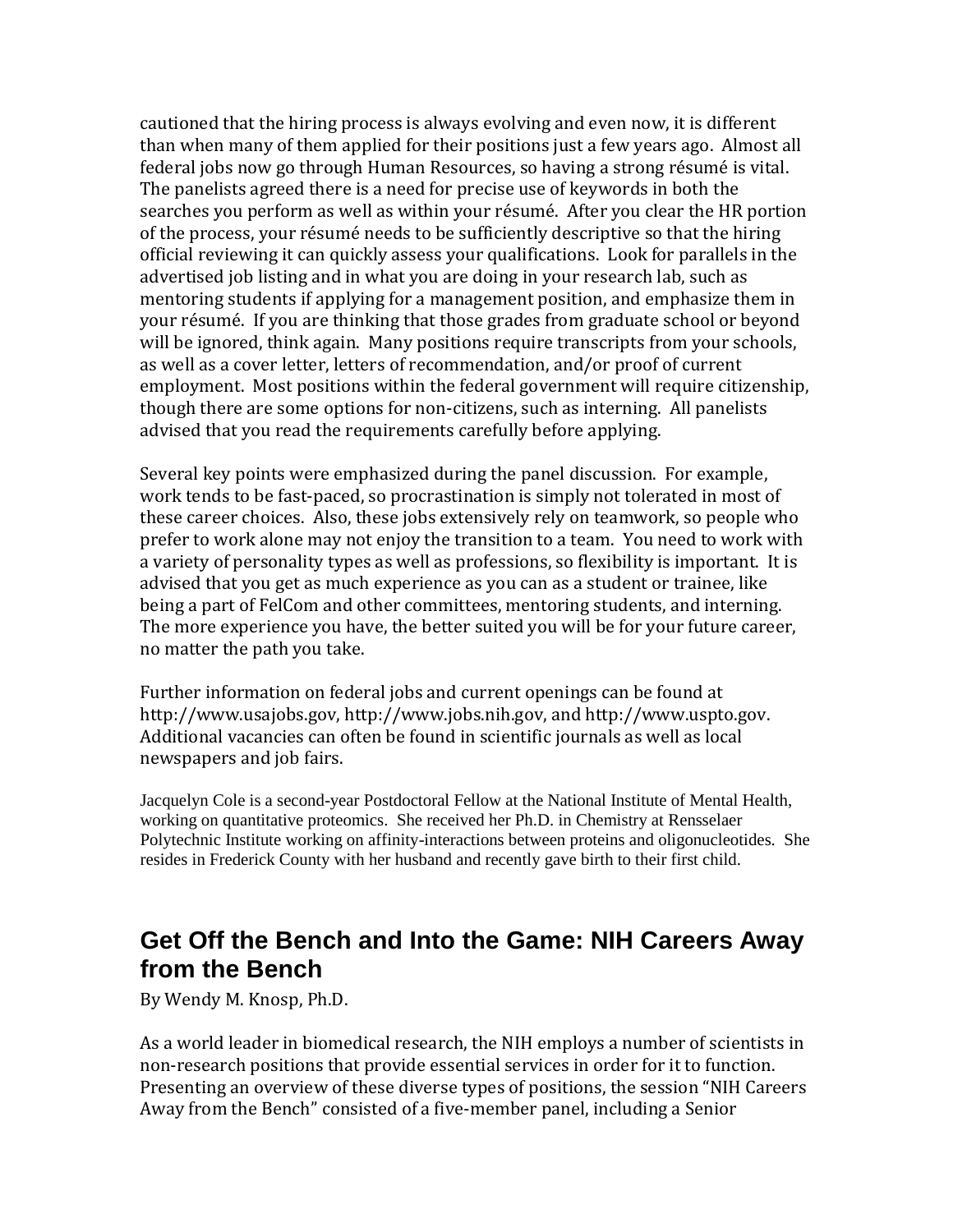Licensing and Patenting Manager, Program Officer, Assistant Director for Science Administration, Scientific Review Officer and a Staff Scientist. All of the panelists have Ph.D.s and completed at least one postdoctoral fellowship, although each took different routes after their postdoctoral training that led them to their current careers.

Dr. Janet Cyr previously held a tenure track research position, which she credits with providing critical insights for her current job as a Program Officer at NIDCD. Dr. Ilene Karsch Mizrachi held two postdoctoral fellowships and then worked for a small company before coming to NCBI, where she is currently a Section Chief for the Primary Data Archives Section in the Information Engineering Branch of NCBI, coordinating the processing of all sequence data received by GenBank.

Many panelists chose their current careers as a result of their desire to have a positive impact on the larger scientific community. This was particularly highlighted by Dr. Rita Devine-Ward, the Assistant Director for Science Administration at the NINDS. She implemented an annual summer internship program for high school and college students that specifically encourages Native Americans to get hands-on research experience at NIH.

Dr. Kevin W. Chang helps move technology forward by facilitating the process of getting scientific discoveries out into the market as a Senior Licensing and Patenting Manager in the Office of Technology Transfer. Dr. Sathavisa B. Kandasamy started out in pharmacology research and now works as a Scientific Review Officer at the NICHD where he enjoys interacting with other scientists and being at the forefront of what is happening in his scientific field.

The panelists recommended seeking out a career that will make you happy and fulfilled, rather than pursuing a career simply because it is expected of you. Another critical factor for many was choosing a career that offers a flexible schedule and/or part-time telecommuting in order to have more time for their families. If you are interested in a non-research career at NIH, one practical piece of advice offered was to get experience by volunteering or applying for an internship or detail. Many institutes at NIH are grateful for an extra pair of helping hands, even if it is only a few hours a week. Getting relevant experience will bolster your CV and helps you get that coveted job interview. Additionally, FAES offers a certificate program that can help you transition from the bench to a job in the field of technology transfer. If you aren't sure which career you want to pursue there are a number of workshops offered by OITE throughout the year that can provide additional information about the various types of jobs that are out there.

If you are interested in pursuing a career beyond the bench, be sure to take advantage of all the resources available at NIH that can help you get into the game and achieve your career goals. Get some real world experience by volunteering or doing an internship, and keep your eyes open for that job posting advertising your next career move. So get out there and good luck!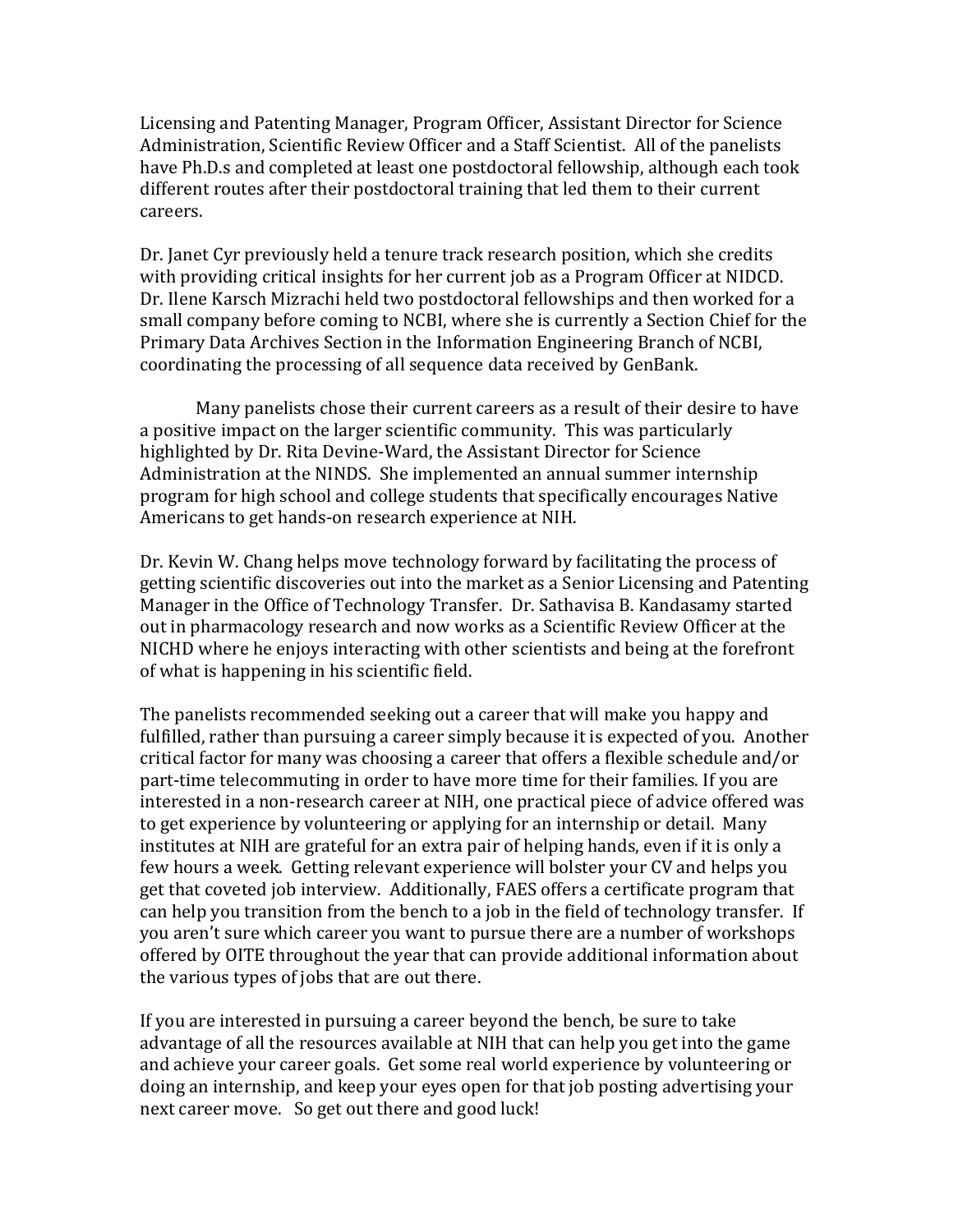Wendy M. Knosp is a Postdoctoral Fellow working in the laboratory of Matthew Hoffman at the NIDCR where she is studying salivary gland development and regeneration.

## **Careers in Science Education: Guiding K through Gray**

By Brenda Kostelecky, Ph.D.

Science education for all ages is becoming increasingly important as science and technology advances continue to change our everyday lives. Scientists make valuable contributions to improving science education by pursuing careers in settings from formal schooling (elementary to graduate-level) to informal science education (museums, after-school programs, etc.). In the Careers in Science Education: Guiding K through Gray session of the NIH Career Symposium, a diverse panel of science education professionals detailed their career paths, described what makes their jobs challenging and satisfying, and gave practical advice on how to pursue a career in science education.

Panelist Dr. Jabbar Bennett is Assistant Dean at the Brown University Graduate School where he enjoys assisting graduate students in their professional development. Dr. Bennett's career trajectory has included directing several multicultural, educational and community partnership programs at Harvard Medical School. Dr. Bennett suggested scientists take advantage of their time as postdoctoral fellows to explore career options and to pursue the best career for themselves, regardless of outside pressure.

Maryland native Dr. Suzanne Dashiell Elder took part in the NIH Resident Teacher Program, and is currently teaching biology and chemistry at Urbana High School in Frederick County. Although the NIH Resident Teacher Program no longer exists, many counties offer similar alternative teacher preparation programs for advanceddegree holders intending to become educators. Dr. Dashiell Elder recently completed a summer-long research internship at the Batelle National Biodefense Institute, and emphasized that part-time research opportunities are a great option for science teachers interested in maintaining their research roots.

Before Dr. Nicole Gerlanc became an Assistant Professor of Biology at Frederick Community College, she taught courses as a graduate student at Kansas State University and as a postdoctoral fellow at Murray State University. Dr. Gerlanc emphasized that universities focused on undergraduate education, rather than on research, offer more opportunities for scientists to gain significant teaching experience. Dr. Gerlanc encouraged scientists to build their teaching credentials by applying for adjunct positions at community colleges, which allows scientists to acquire teaching experience without having to make a long-term commitment.

Informal science education is an option for those who want to teach science in a non-traditional setting. Dr. Erika Shugart is the Deputy Director for the Marian Koshland Science Museum where she manages the development of new exhibits and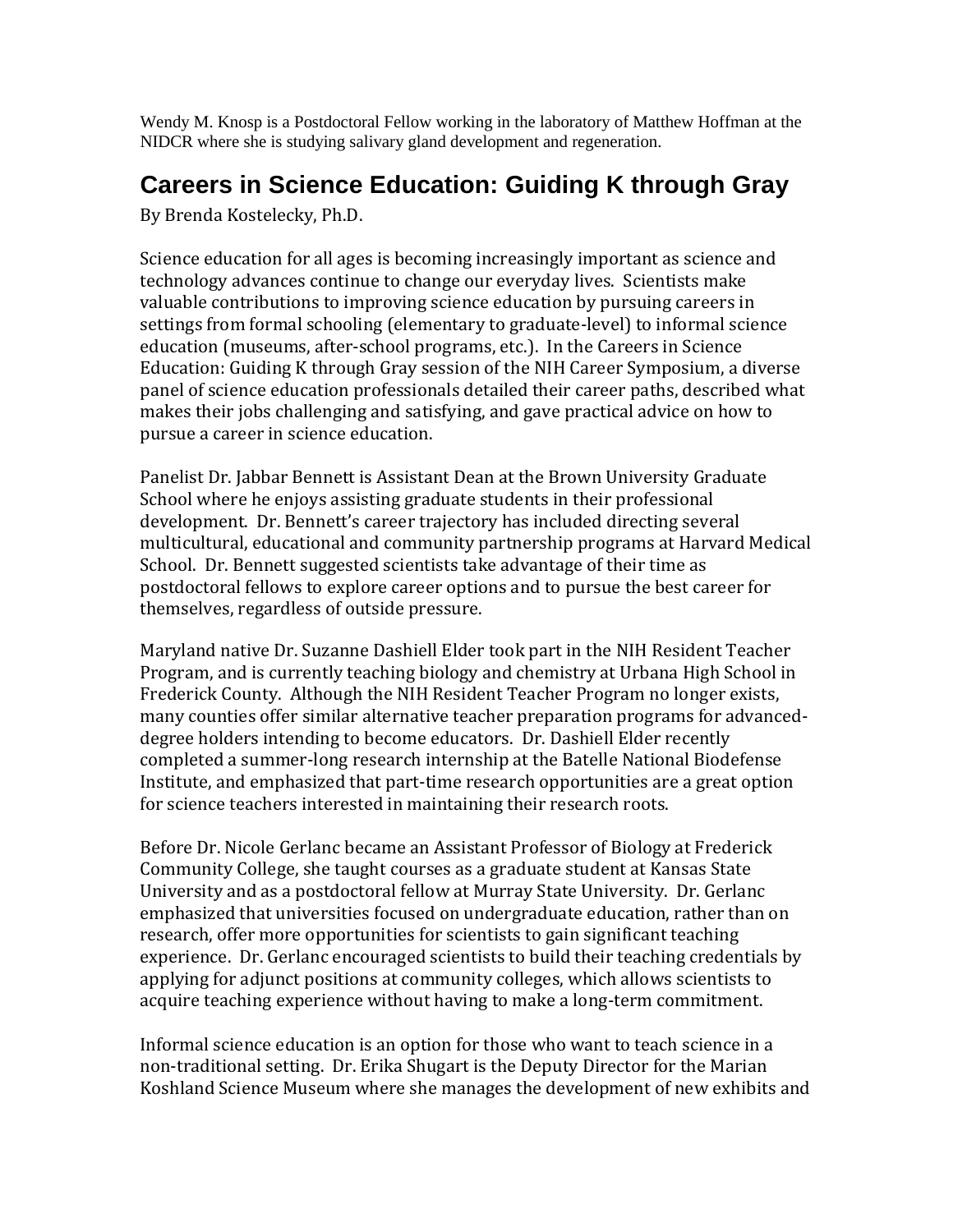oversees the museum's website content. Dr. Shugart credits her ability to transition from bench research to science education and science policy, in part, to her experience developing one of the first websites dedicated to helping scientists find a career. She suggested that scientists seeking to transition into new careers participate in one or two long-term volunteer projects where they can develop key organizational and leadership skills to distinguish themselves from applicants who have done multiple short projects requiring less responsibility and commitment.

The panel members' clear enthusiasm for their own jobs gave credibility to their advice that one should follow a career path they are passionate about. To make a career transition work, the panelists emphasized that scientists need to develop the skills they lack and to build networks to increase the opportunities available to them. Finally, the panel participants agreed that Ph.D.-level scientists can offer a depth of scientific understanding that is vital to improving science education and can make a significant difference in students' lives.

Brenda Kostelecky is an IRTA Postdoctoral Fellow at the Eunice Kennedy Shriver National Institute for Child Health and Human Development. She currently studies the impact of changes in mitochondrial morphology and bioenergetics on cell polarity.

#### **Faculty Careers in Teaching-Intensive Schools**

By Bindu Abraham, Ph.D.

At a recent social event, I met a mother with three year-old twins who is a faculty member at a four-year college. We talked about her typical workday and schedule. After listening for a while about how she is always busy preparing for class, teaching, writing grants, and doing research, I asked her how she does it, to which she promptly answered, "I drink a lot of coffee." The four faculty members from the teaching-intensive schools panel would not have begged to differ.

Enjoying teaching was key in shaping their careers. Dr. James Saunders spent 26 years at the USDA actively performing research in the field of molecular biology before joining Towson University. Dr. Robert Rosenberg was already a full professor at University of North Carolina at Chapel Hill for over a decade, and was established in the field of electrophysiology and biochemistry research before joining Earlham College. Both loved the aspect of interactive teaching and thus transitioned into a school that was teaching intensive. The other two panelists, Dr. Nathalie Dautin, Assistant Professor at the Ctholic University of America, and Dr. Terrie Rife, Associate Professor at James Madison University, made teaching their prime focus very early in their careers. After brief postdoctoral stints, both took up positions in teaching intensive schools. It was clear that when each of them realized teaching is what they wanted to do, they actively pursued every activity that could help them transition into this role. That meant teaching at every opportunity, including volunteering to assist at local schools, serving a substitute teacher, or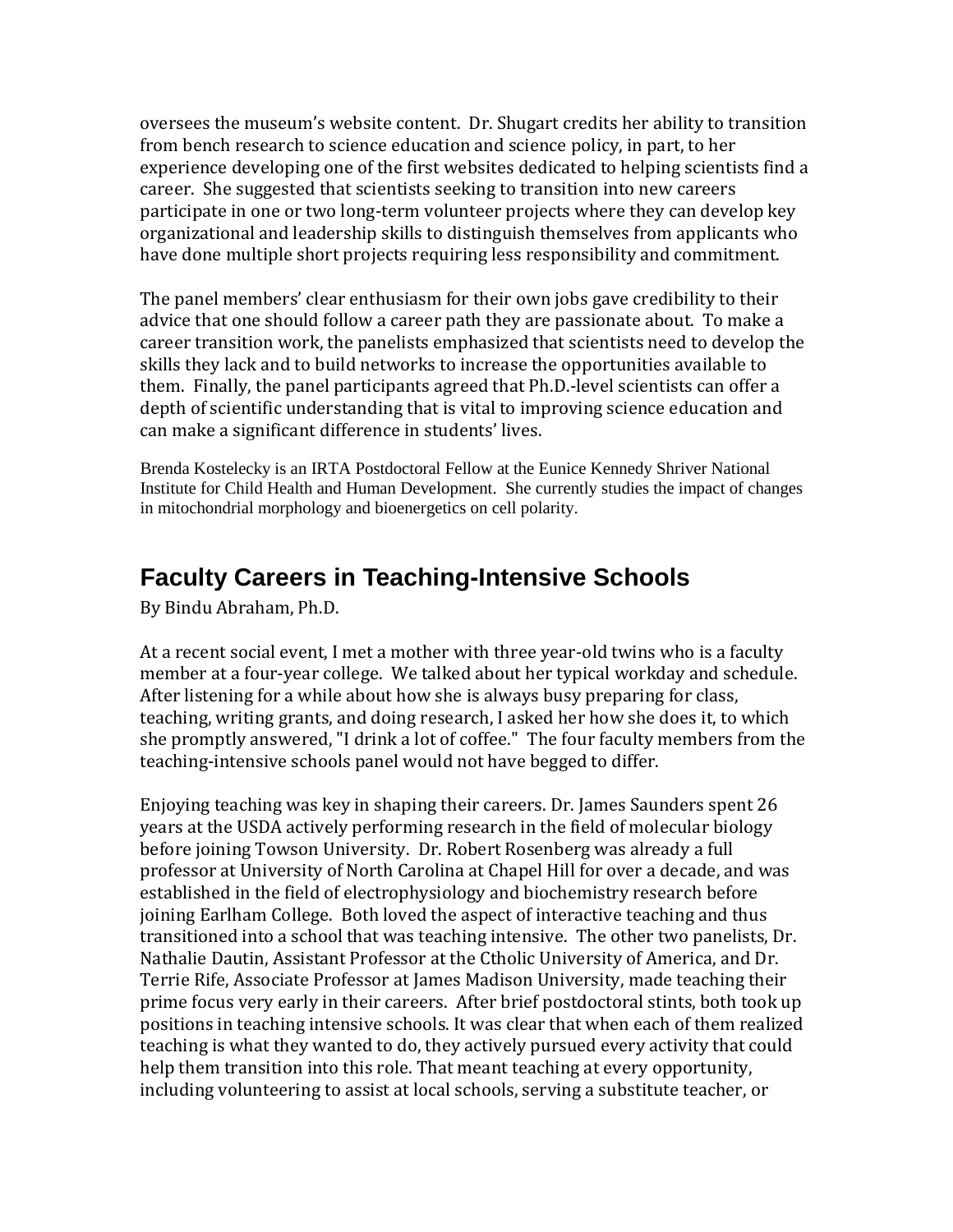offering to teach for one or two sessions for the courses that their Ph.D. or postdoc advisor taught at the university.

At teaching-intensive schools, research is an integral part in the faculty's career, although it needs to be student oriented. Dr. Rosenberg noted from his prior experience that unlike the cutting edge research that is pursued to establish oneself in the field, research in teaching intensive schools is tailored for the students to initiate and trigger an interest in research. Yet, publications are also certainly a measure of success in this endeavor, adding stars to a faculty's tenure application. Similarly, securing grants and scholarships are vital in bringing in funding for research. The general opinion of the panelists was that scholarships from various trusts are more easily acquired than federal grants. These funds cover student assistant salaries and other expendables. Although most equipment are shared to save money and space, specialized equipment with reasonable justification can be bought by individual faculty funding. Research collaborations with larger universities, government or non-governmental institutions are greatly encouraged. Dr. Natalie Dautin said she still uses the contacts she made during her postdoctoral work at NIH to collaborate and conduct some of her current research. Along with performing research, it is a way of helping undergraduate students experience a research-intensive environment.

There is one other thing that all of the panelists enjoy: interacting with students. As Dr. Rosenberg put it eloquently, "You might be listening to a sophomore's rants about his obsessive mother not knowing what say, but just the fact that you are listening goes a long way in inspiring and retaining the student's interests in the subject." Many of us in the room could not agree more that the reason we pursued a certain field was because of one teacher who listened, triggered our curiosity, and inspired our interest.

At the end of the session, it was easy to assess that although teaching is an arduous task that involves hours of lecture preparation and holding office hours, the joy and appreciation from students who realize their own potential is the most rewarding part of this work. At the time, I did not ask my new friend what she got out of working so hard, but now I can almost hear her retort: "100% job satisfaction!"

Bindu Abraham is a Staff Fellow at the Division of Hematology at CBER/FDA and is currently involved in understanding oxidation patterns in naturally occurring hemoglobin variants under oxidative stress conditions.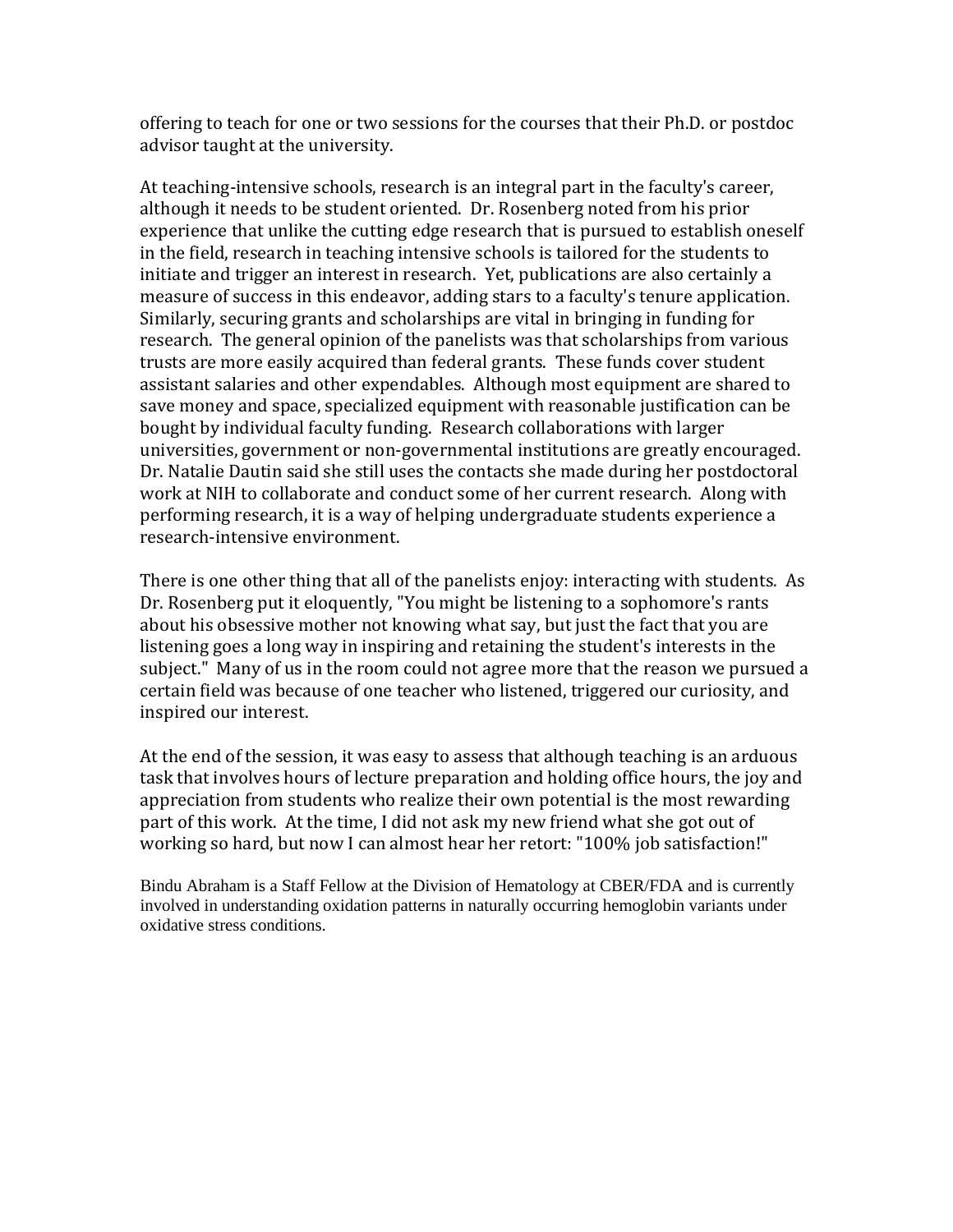#### **Life as a Junior Faculty Member**

By Rebecca Lopez, Ph.D.

You just landed that perfect job as an assistant professor. Now what?

Whether you know what you want out of your career or are still deciding which avenue to pursue, this dynamic panel of junior faculty offered relevant advice on everything from landing your dream job to hiring your first employee.

Dr. Michelle Mondoux, who obtained her dream job as an assistant professor at a small liberal arts college, began posting her résumé online during the second year of her postdoctoral fellowship. The greatest advantage of starting the process early was learning where her résumé was lacking. She eliminated a major flaw by teaching part of an FAES cell biology course at NIH. The position she later obtained at College of Holy Cross was in cell biology.

Once you get an ideal job offer, how do you negotiate your employment package and go about the business of starting your own lab? Typically, startup costs are the most negotiable aspect of your contract. Even if you start with your own grant money, the panelists warned against compromising on your startup package. It is better to overestimate the amount needed than to come up short later. Dr. Andrés Cisneros, Assistant Professor at Wayne State University, suggested that postdocs catalogued items used on a daily basis in their current lab. Dr. Debra Silver, Assistant Professor at Duke University, emphasized that you could even take pictures of equipments in your mentor's lab. Try to obtain list prices and if necessary, ask for quotes from manufacturers. And do not forget to include potential postdoc and graduate student salaries and fringe benefits, such as health insurance, in your budget estimates.

Dr. Brian Berman, Assistant Professor at University of Colorado, summarized another important factor for success with the question, "How much of your time is protected so you can do your job successfully?" Protected time includes exemptions for new faculty from duties like teaching and serving on committees for a specified amount of time—usually one year. Dr. Elizabeth Moore, Assistant Professor at University of South Dakota, encouraged obtaining these stipulations in writing, and knowing your department's expectations.

Then there is the question of who to hire. Two panelists quickly hired research technicians, both of which were terminated due to conflicts. Dr. Mondoux also hired an honors student that she had to let go of shortly afterward. The consensus? Who you hire depends entirely on what you want out of your lab. So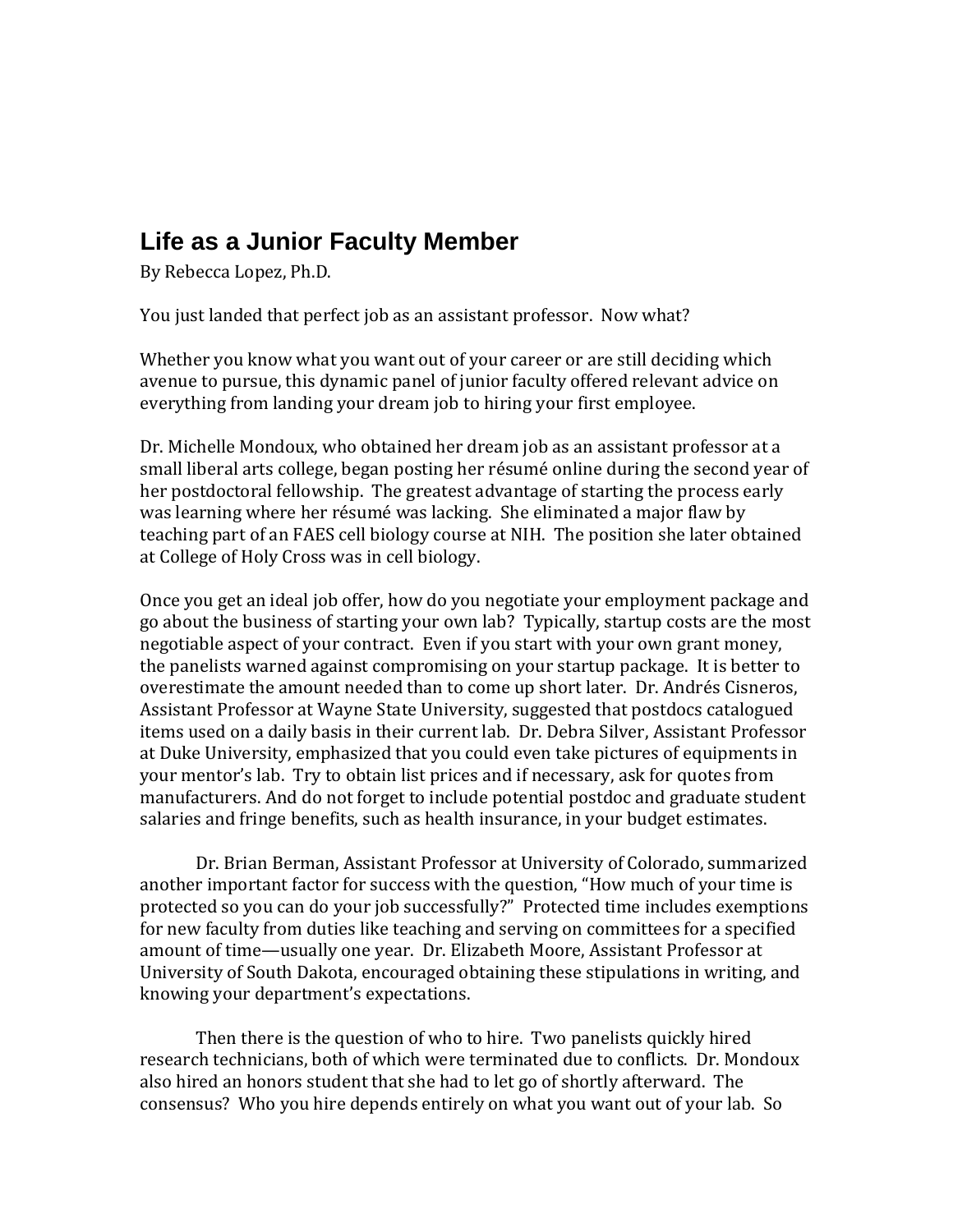take your time and trust your gut instinct. Dr. Moore now favors undergraduates because "with a little training, undergraduates have some serious lab skills that you shouldn't underestimate."

Equally important is identifying mentors to guide you through this entire process. Many institutions have mentoring programs in place that often pair new faculty with at least one senior mentor. However, most of the panelists found that the best advice often came from fellow colleagues who had recently obtained tenure. Dr. Berman wisely added, "Don't be afraid to ask for help!"

Finally, the panelists assured us it is possible to achieve a good balance between work and personal life. For the panelists, this was all about wise time-management. Dr. Moore emphasized the importance of carving out "me-time," which for her means jumping on the elliptical in the morning before starting her day. Another suggestion was learning to complete tasks in "small windows of time."

Dr. Berman concluded this session with the inspirational statement, "Believe in yourself and your work!" Ultimately, the panelists demonstrated that success in science hinges on our enthusiasm, dedication, and creativity.

Rebecca Lopez is a Postdoctoral Fellow in Dr. Richard Childs' laboratory at the National Heart Lung and Blood Institute. Currently, her research efforts focus on various aspects of using natural killer cells of the innate immune system in cancer immunotherapy.

## **Career Options for Clinicians**

By Rainer Paine, M.D., Ph.D.

There are many career options for clinicians beyond seeing patients in a clinic or hospital. This panel discussion at the 4th Annual NIH Career Symposium featured five physician panelists who have expanded their careers through research, administration, teaching, business, and public service.

Most of the panelists continue to do at least some clinical work that is either directly related to their research, or else is a means of earning extra income and maintaining their clinical skills. Dr. Suskauer, Assistant Professor at Johns Hopkins University, enhances her research in traumatic brain injury by seeing clinic patients twice per week. Dr. Porter of the FDA spends his time writing, reviewing drug safety data, and helping get drugs to market. He occasionally moonlights in a hospital to maintain his clinical skills. Dr. Wood, a clinical investigator at NCI, sees patients in clinical trials and writes research protocols. She works with researchers conducting basic research on HIV and assists them in translating benchwork to human trials. Dr. Dreisbach, Associate Professor at the University of Mississippi, spends half of his time with clinical duties and the other half doing translational research, writing protocols, dealing with the institutional review board, and mentoring junior faculty.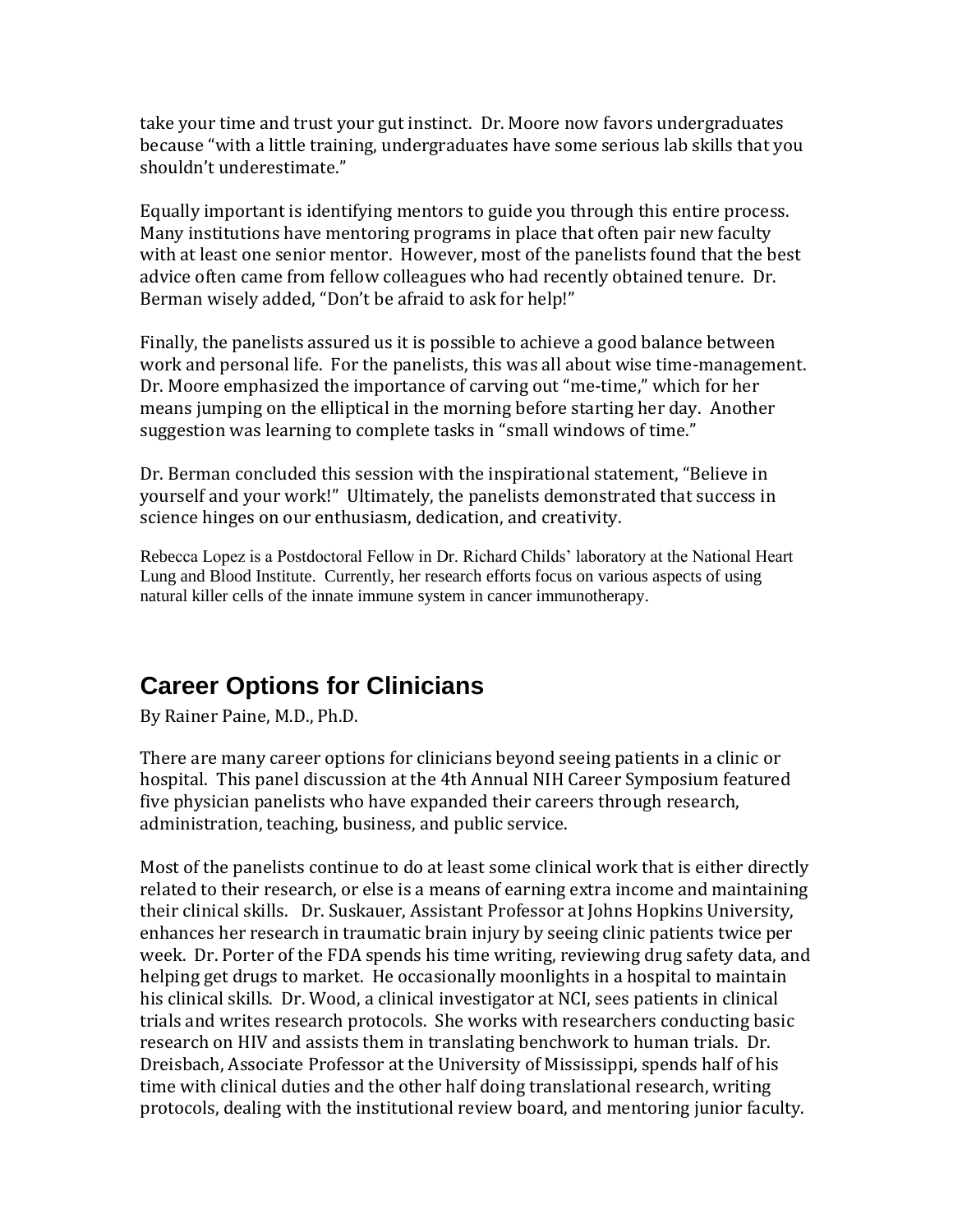Dr. Mutisya of Solvay Pharmaceuticals does not see patients, but feels that she can help many people through work in the pharmaceutical industry. She describes the work of a medical director at a pharmaceutical company as performing clinical research, and being responsible for the protocol, research ideas, and administration. The director also interacts with regulatory affairs and the FDA. Some physicians instead work as medical affairs directors. They are responsible for the oversight of marketing and interpreting data for clinicians and regulatory authorities.

Having at least some medical residency experience is very useful even if one does not directly care for patients. Dr. Wood felt that her residency experience was "invaluable" because it made her better able to understand clinical science. Dr. Porter stated that one must have a medical license to be a medical officer at the FDA. Half of the medical officers are active clinicians, although not all are board certified. He felt that having done enough residency for a medical license is important because the FDA's actions have such a great effect on clinical care. Dr. Mutisya noted that the utility of a residency really depends on one's goals. Entrepreneurs in biotechnology don't need a residency, whereas physicians working in the medical affairs division of a pharmaceutical company generally have at least completed an internship and obtained a medical license.

Physicians who wish to treat patients in the United States must complete a US residency. However, they do not necessarily need to complete a US fellowship if they have already completed a foreign fellowship. They may instead just take the US subspecialty boards. Those who have not completed a US residency still have many career options. For example, they may participate in pharmaceutical trials to assess the value of medications. They may also become involved in health economics, medical communications, medical science consulting, or pharmaceutical sales.

A common experience among some of the panelists was initial discouragement from their mentors about their choices to leave full-time clinical practice. Nevertheless, they took the risk, followed their passions, and found career satisfaction. Dr. Mutisya, speaking about her ability to make a difference in many people's lives through work in the pharmaceutical industry, called her career choice "one of the best decisions" she had ever made.

Rainer Paine is a Clinical Fellow in movement disorders at the National Institute of Neurological Disorders and Stroke. He completed postdoctoral training in neural network models of movement sequences at the RIKEN Brain Science Institute and a neurology residency at Dartmouth-Hitchcock Medical Center.

#### **Consulting Careers**

#### By Jennifer McCulley, Ph.D.

The variety of the day-to-day work, as well as the challenging nature of the many projects, make consultancy a good choice for those pursuing a career away from the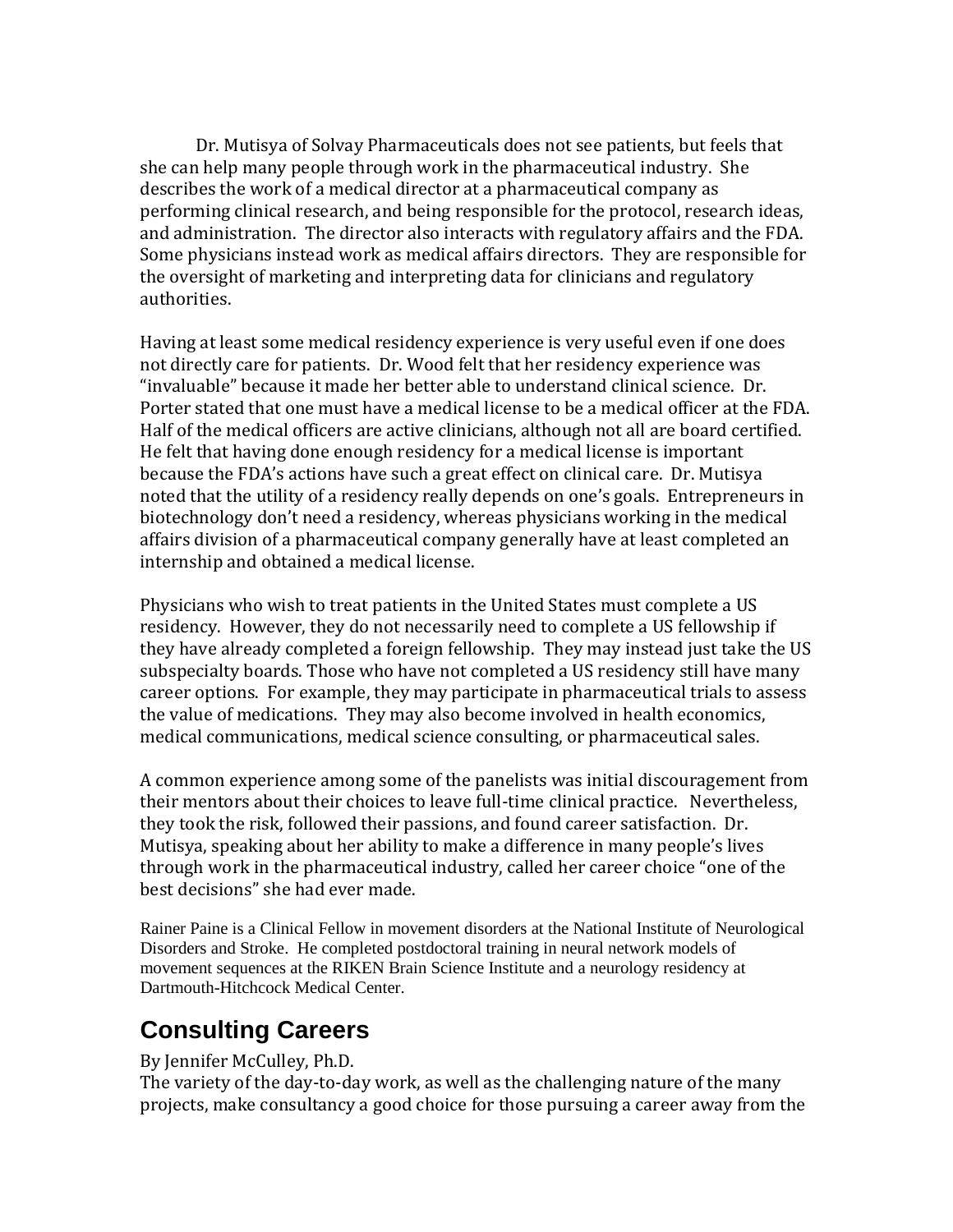bench. Consulting companies range from small boutique firms specializing in one particular subject, to larger multinational corporations that tackle a broad range of projects. The projects vary from giving clients advice on business strategy to helping with business organization and operations management. Clients can be large healthcare corporations, small biotech companies, federal agencies, or businesses unrelated to science.

Consulting work is project-based, which means that there is intense focus on one particular project for anywhere from three months to a year at a time. As Dr. Nora Gardner from McKinsey & Company noted, this creates natural start and end points to the work and allows a lot of flexibility for extended periods of time off, as in the case of maternity leave.

The amount of science-based technical knowledge that is used in each consulting project varies. Some people, such as Dr. Claudia Munoz from the Boston Consulting Group (BCG), decided to stay more on the scientific side of consultancy. All projects during her two years with BCG have involved consulting for a pharmaceutical company, and she has been able to leverage her experience as a Ph.D. to move each project forward. Others, including Dr. Laura Borland from Booz Allen Hamilton, apply their Ph.D. skill set to become more generalized problem solvers. Strong interpersonal skills are very important as consultants usually work in groups of diverse individuals to achieve a common goal.

Many consulting companies, including McKinsey, BCG, and Booz Allen Hamilton, offer positions to scientists straight from their Ph.D. without requiring postdoctoral experience. They are looking for talented individuals with advanced degrees who can offer a breadth of expertise to the company. Those with medical, law, business, or master's degrees are also attractive applicants.

One caveat to consultancy, according to Dr. Borland, is that the purpose of a consultant is to give advice. Ultimately, the decision to move forward with any of the advice is dependent on the client. For this reason, many people leave the consulting business for a more active leadership role in the public or private sector. At McKinsey, as many as 30% of consultants leave the firm to work for one of their former clients. Aside from this option, the career trajectories for scientists are varied following their tenure as a consultant. Having acquired business acumen to supplement their technical Ph.D. training, many scientists are comfortable starting a new company or venturing into industry. Due to the intensity of the work and the immense speed at which new skills are acquired, many people only consult for a few years before using what they have learned as a stepping stone to a different job.

While many scientists work for large consulting firms in the beginning stages of their careers, Dr. Dervla Mellerick-Dressler entered consultancy through a different path. Having run an academic lab for 12 years, she was ready for a change, and family concerns facilitated her decision to leave academia and start a boutique consulting company specializing in science writing and editing. Prior to launching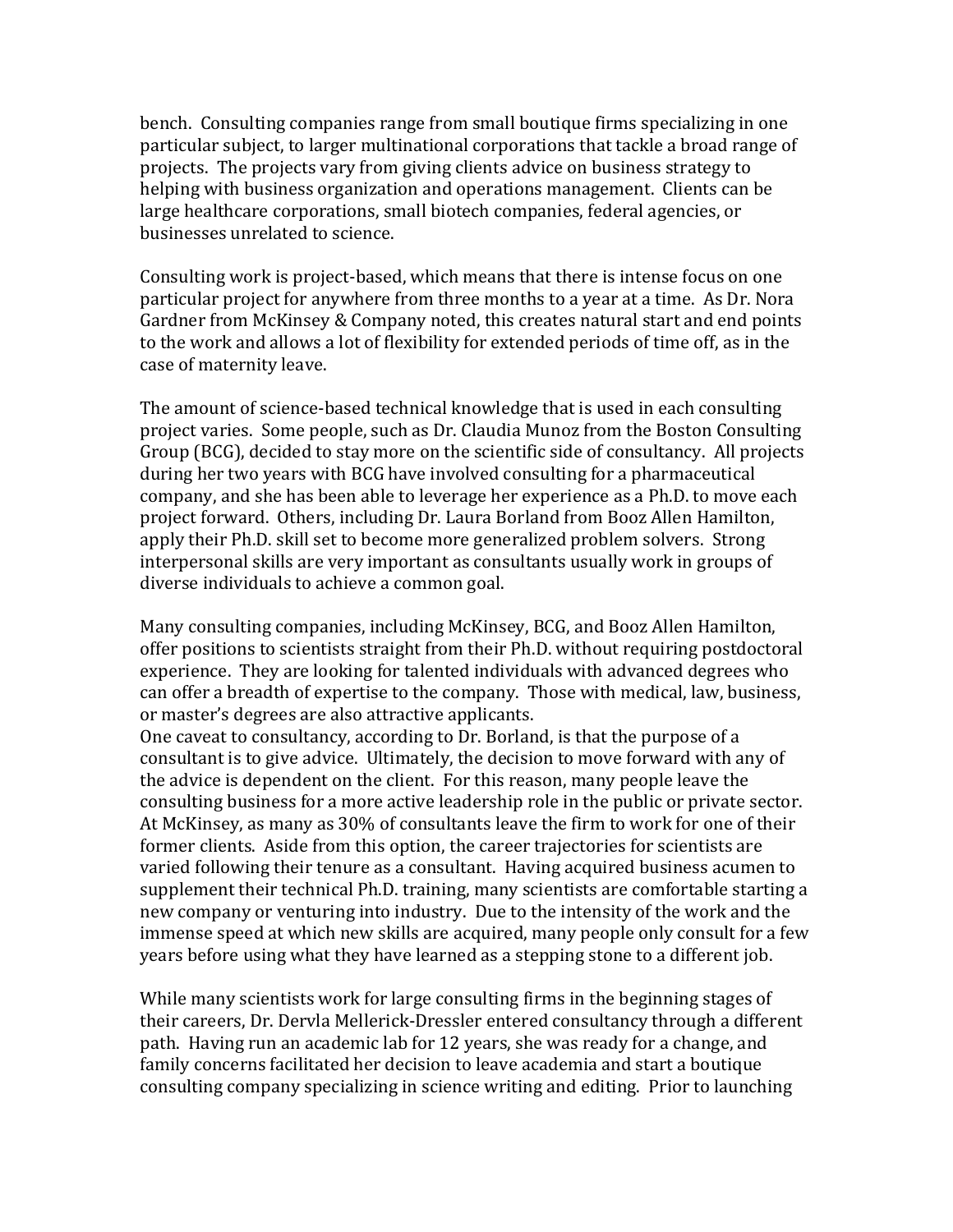Science Word Doctor, LLC, she took classes in communication, technology, and entrepreneurship to gain the necessary business skills.

Consultancy is a good option for anyone looking for a fast-paced career with constant opportunities to learn and apply technical knowledge to help solve problems. Consultants gain many skills useful in future career paths, and as Dr. Dressler noted, "it's never too early to start thinking about your long-term career."

Jennifer McCulley is a Postdoctoral Fellow in the National Human Genome Research Institute. She investigates mechanisms governing genome stability in the lab of Dr. Kyungjae Myung. Jennifer received her Ph.D. in Molecular Cancer Biology from Duke University in 2010.

#### **From Discovery to Start-Up**

By Natalie Goldberger, Ph.D.

Do you have a great idea? Are you planning on doing anything with it? During the NIH Career Symposium, a panel of experts in the field of patents and entrepreneurship discussed what it takes to move an idea to reality.

The discussion started off with the most critical question: What skills and traits are necessary to become a successful entrepreneur? Dr. Tania Fernandez, Director of the venture capital company Burrill & Company, explained that as a scientist you already have many of the necessary skills to succeed in business, such as being analytical with a discerning eye to separate out the noise. She also noted you must be extremely creative and unique since it is a very competitive field. Dr. James Kastenmayer, an intellectual property attorney at MedImmune, agreed that you must think critically, like scientists do every day, to identify important facts. You also need to be a good writer to communicate complicated ideas clearly, without using confusing jargon. Dr. Matthew Phillips, a startup company founder, stated that good people skills and magnetism are crucial to sell ideas and assemble an effective team. You must also have a business-oriented mind to assess the market demand for products, and move forward even when there are associated risks. Dr. Mirit Snir, Director of Industrial Relations at her startup company BioAbroad, agreed that you must like taking risks and initiating things, have good writing skills, be a team player, and be able to sell the product. Finally, she suggested having a partner to share some of the risks and decision-making responsibilities.

If you have the traits mentioned, then what is your next step? Once you have a solid idea, you should generate non-disclosure documents to protect your idea when contacting investment groups. The documents should describe your idea in enough detail to be understood and replicated. Next, you should mine the sea of potential investors for funding opportunities; you can pursue seed or angel investors, or more seasoned venture capital investors. In terms of funding, low-interest loans for initiating company expansion, market entry, or product launch are available in Maryland through TEDCO (Maryland Technology Development Corporation). In addition, Montgomery County has an incubator program open to developing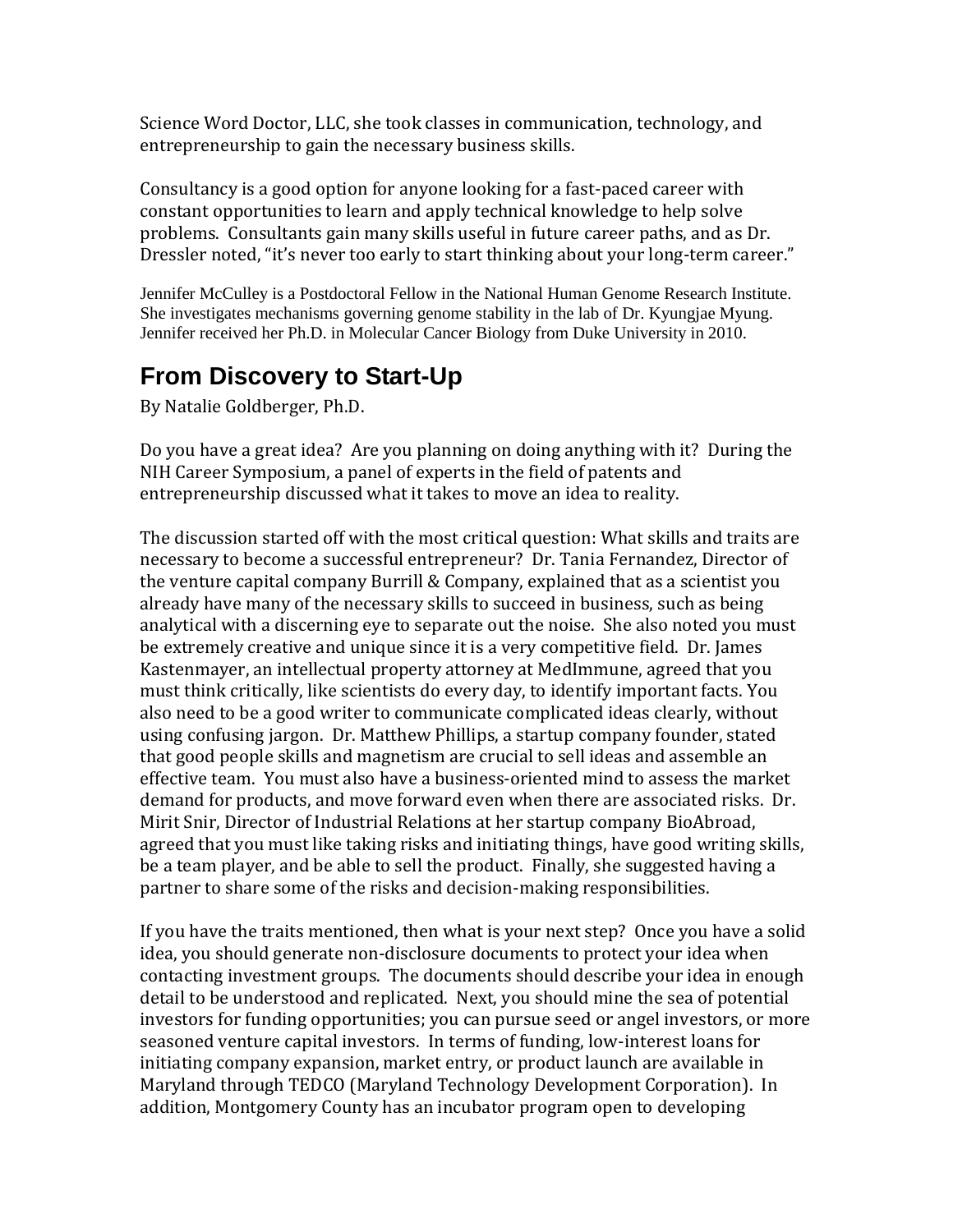software and biotech companies, which provides business and IT support, as well as cheap rent space.

What challenges might you encounter? Dr. Phillips described two major mental roadblocks he encountered. Unlike what he originally thought, not all good ideas are already taken and patents are not forever — after 17 to 20 years, they fall into the public domain. Second, one does not need to be a genius to start a company. You simply have to have a good idea and be able to raise money for its development. The other experts mentioned financial challenges, namely the lack of a stable salary and the difficulty of raising money. They also mentioned that you must follow competitors and know what they are doing — you must be aware of the competitive landscape. Last of all, keep in mind that you might have a great idea that is not commercially feasible or just too hard to patent.

In closing, the experts emphasized going after your startup dream and not letting self-doubt or other obstacles get in your way: You certainly won't succeed if you do nothing.

"An idea that is developed and put into action is more important than an idea that exists only as an idea." – Buddha.

Natalie Goldberger is a Postdoctoral Fellow working on breast cancer metastasis as it relates to dysregulation of microRNA expression at the National Cancer Institute. She received her Ph.D. in 2008 from The Ohio State University where she used mass spectroscopy to study the androgen receptor conformation after androgen-binding. Before graduate school, she studied breast and prostate cancer genetics within the National Human Genome Research Institute at NIH.

# **The Business of Science**

By Jeffery Zhao, Ph.D.

Enjoying the big picture instead of the technical details? Fascinated with science but unwilling to get your hands dirty every day? Longing for cutting business deals? If your answers are yes, you are probably thinking about joining a company and escaping the bench.

The transition from an academic lab to a corporate office is not easy even at the best times. However, it is not an uncharted territory either. The panelists of the "Business of Science" session have all achieved success in their various non-bench positions. Dr. Ray Blanchard is the head of the R & D innovation program of QIAGEN's Center of Excellence for Biological Content Development. Dr. John Verburg, a biotech industry veteran, negotiates and plans oligonucleotide business at Life Technologies. Dr. Jhilya Mayas, a scientific supervisor at Ogilvy, a public relations firm, develops educational programs for pharmaceutical companies to introduce new therapeutics to doctors. Dr. Jessica Blumstein, after working as a